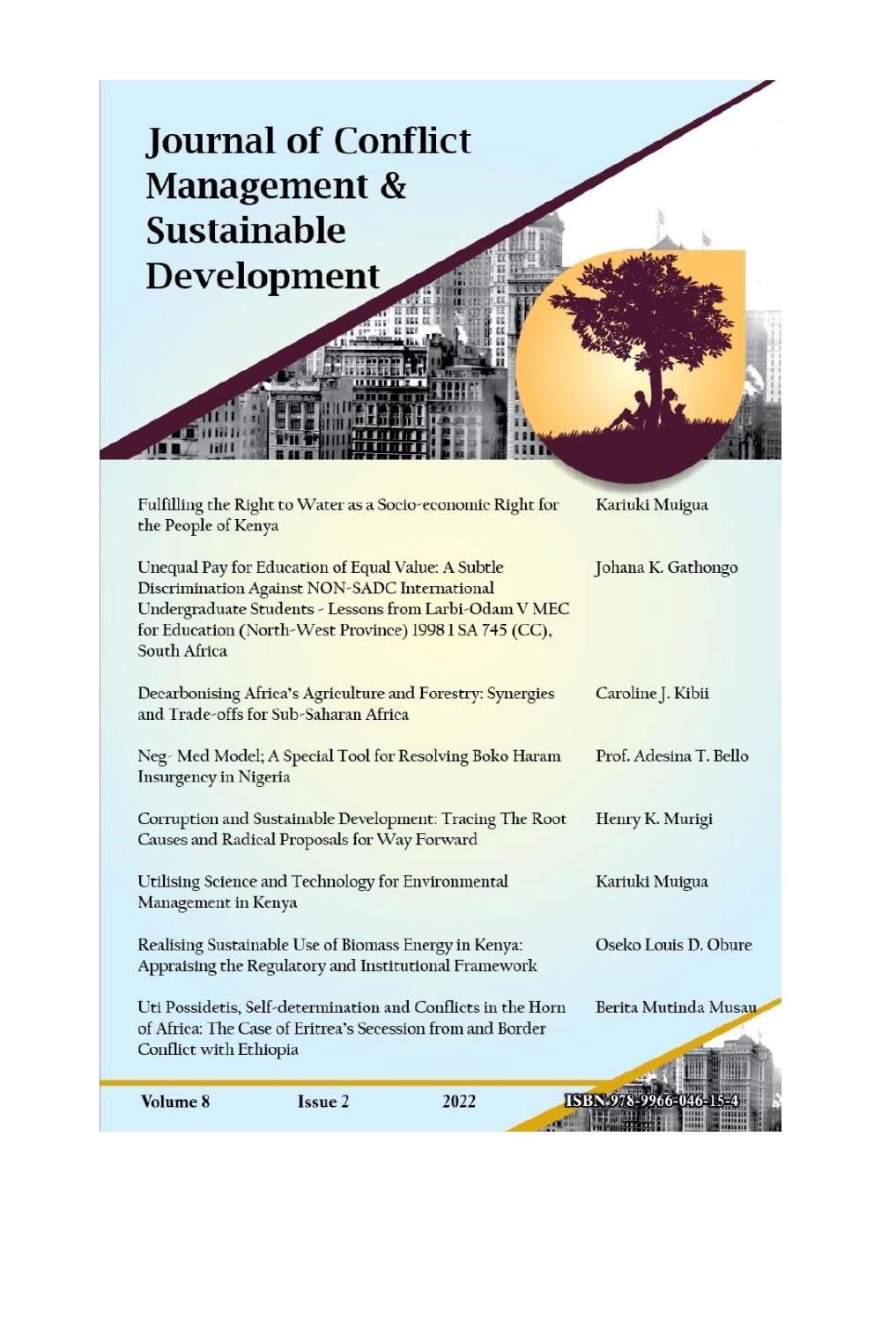# **Utilising Science and Technology for Environmental Management in Kenya**

# *By: Kariuki Muigua\**

### *Abstract*

*The paper advocates for the use of science and technology for environmental management in Kenya. It critically discusses environmental management tools in Kenya which include the law, ethics, Environmental Impact Assessment, market forces and institutions such as national courts and tribunals and the public while pointing out their shortcomings. The paper argues that environmental management tools in Kenya have not been fully effective in environmental protection and conservation as evidenced by several environmental concerns such as pollution and degradation. It presents a case for the enhancement of science and technology as an environmental management tool in Kenya in order to effectively achieve the right to a clean and healthy environment and promote sustainable development.*

### **1. Introduction**

 $\overline{a}$ 

The importance of the right to a clean and healthy environment cannot be overemphasized. It is an essential human right that has been equated to the right to life in Kenya.<sup>1</sup> Since it contains virtually all the ingredients necessary for human survival, the natural environment is often susceptible to human action such the use and exploitation of natural resources including water, minerals and energy. Some of these activities have resulted in environmental degradation threatening the right to a clean and healthy environment.

*<sup>\*</sup> PhD in Law (Nrb), FCIArb (Chartered Arbitrator), LL. B (Hons) Nrb, LL.M (Environmental Law) Nrb; Dip. In Law (KSL); FCPS (K); Dip. In Arbitration (UK); MKIM; Mediator; Consultant: Lead expert EIA/EA NEMA; BSI ISO/IEC 27001:2005 ISMS Lead Auditor/ Implementer; Advocate of the High Court of Kenya; Senior Lecturer at the University of Nairobi, School of Law.*

<sup>1</sup> See the case of *Peter K. Waweru v Republic*, Misc. Civil Application No. 118 of 2004, (2006) eKLR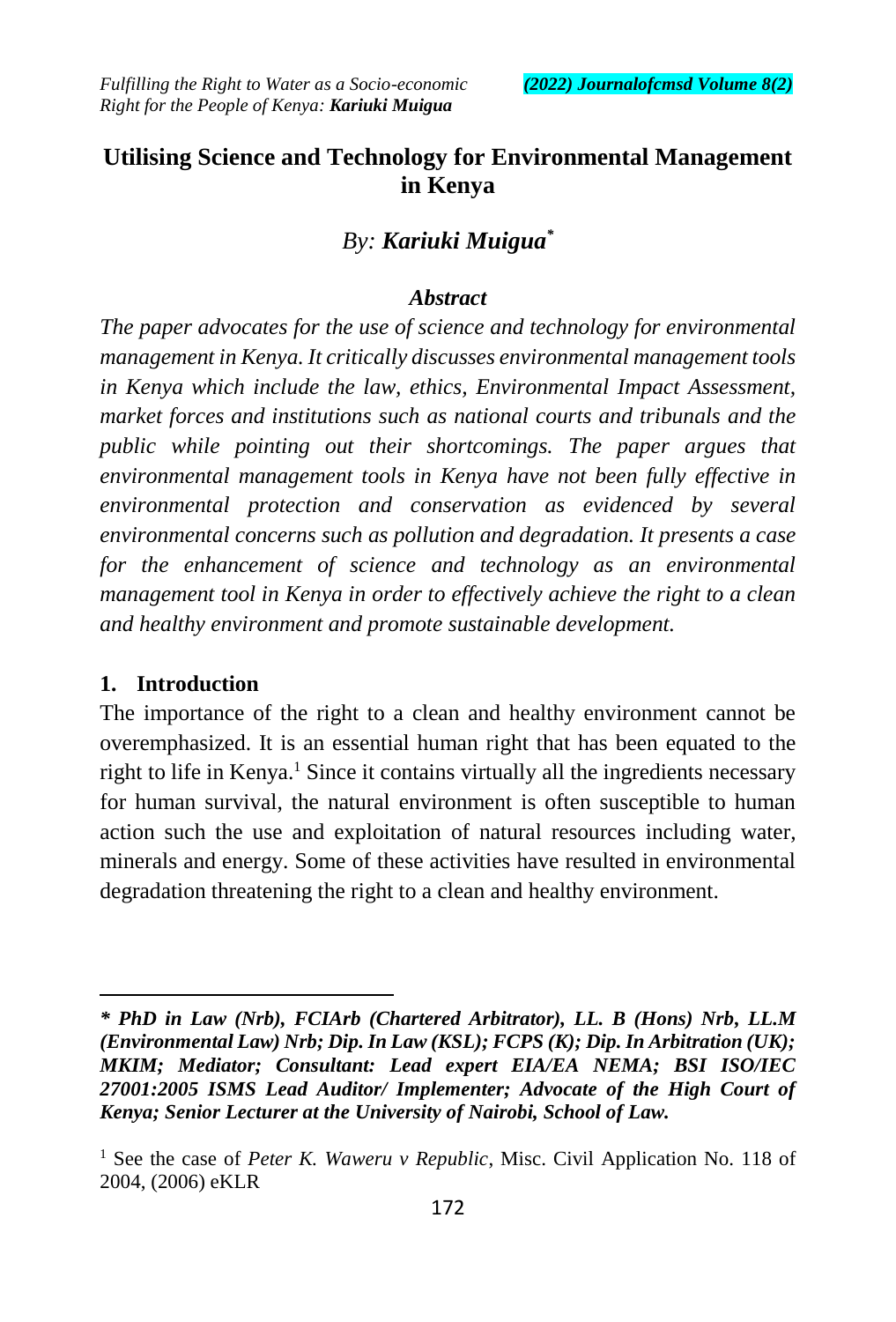Environmental management is essential towards attainment of the right to a clean and healthy environment in Kenya. It regulates human interaction with the environment. Environmental management combines science, policy, and socioeconomic application in finding solutions to practical problems that people face in cohabitation with the environment, resource exploitation and waste production.<sup>2</sup> The Environmental Management and Co-Ordination Act (EMCA) defines environmental management to include the protection, conservation and sustainable use of the various elements or components of the environment.<sup>3</sup>

However, in Kenya, environmental management has often taken a human approach with little emphasis on the role of science and technology towards achieving this goal. The paper analyses environmental management tools in Kenya and points out the shortcomings in the human approach towards environmental management. It proposes an integrated approach towards environmental management in Kenya that fully recognises and incorporates the use of science and technology.

### **2. Environmental Management Tools in Kenya**

#### **a. Role of Law in Environmental Management**

The Constitution of Kenya, 2010 enshrines the right to a clean and healthy environment.<sup>4</sup> It further sets out certain obligations in respect of the environment.<sup>5</sup> These include the requirement of the state to ensure sustainable exploitation, utilisation, management and conservation of the environment and

*https://www.undp.org/content/dam/bhutan/docs/Energy\_environment/Env-*

*publications/2011-NEC-Env%20Mgt%20Tools.pdf* (accessed on 17/03/2020)

<sup>2</sup> National Environment Commission, 'Environmental Management Tools and Techniques' available at

<sup>3</sup> Environmental Management and Co-Ordination Act (EMCA), No. 8 of 1999, S 2, Government Printer, Nairobi

<sup>4</sup> Constitution of Kenya, 2010, Article 42: 'Every person has the right to a clean and healthy environment, which includes the right to have the environment protected for the benefit of present and future generations through legislative and other measures, particularly those contemplated in Article 69; and to have obligations relating to the environment fulfilled under Article 70.

<sup>5</sup> Ibid, Article 69 (1)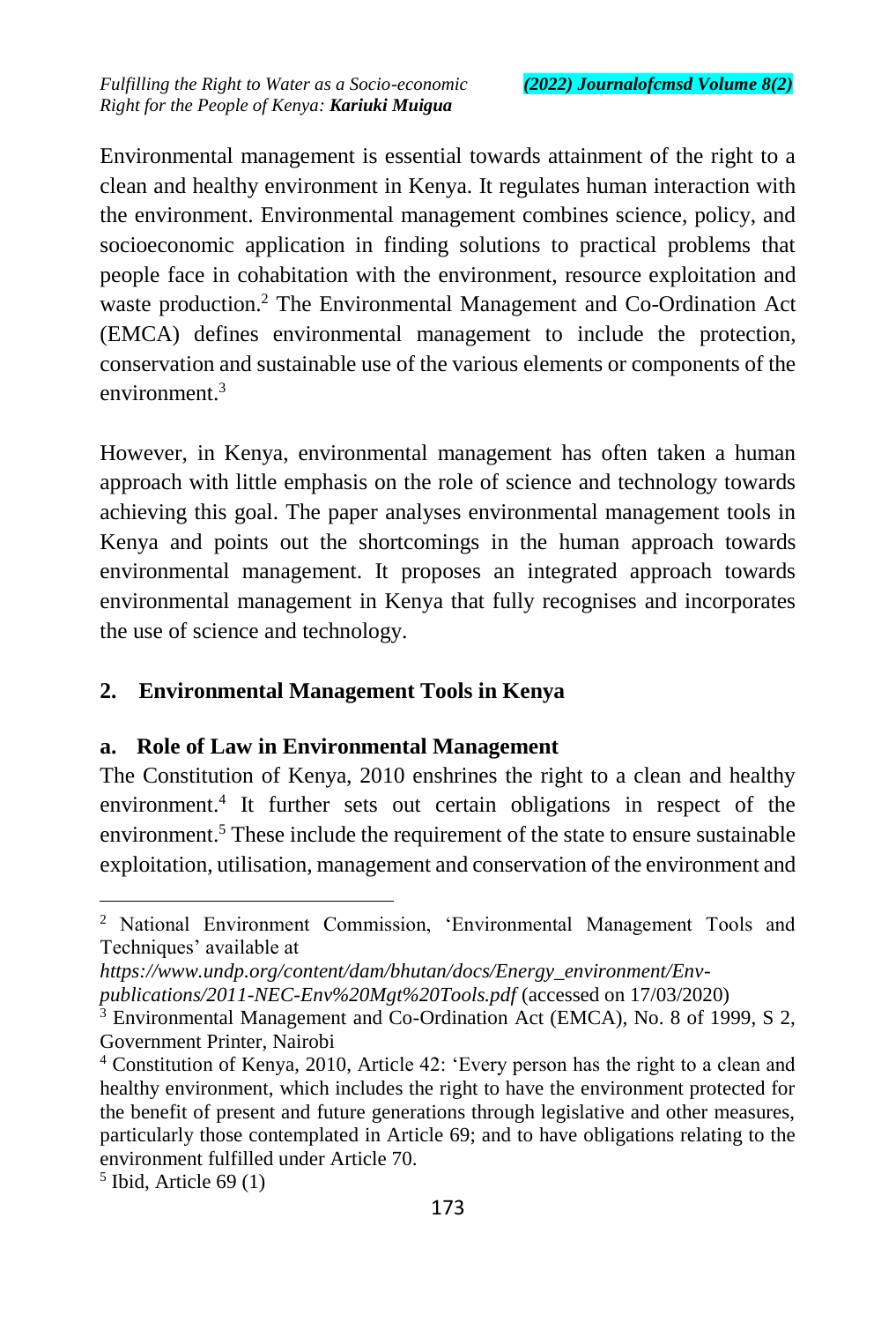natural resources; and to encourage public participation in the management, protection and conservation of the environment.<sup>6</sup>

In addition to the Constitution, environmental management in Kenya is also governed by various sectoral legislations.<sup>7</sup> . The *Environmental Management and Coordination Act* is the principal legal instrument for the management of the environment in Kenya.<sup>8</sup> The Act also establishes an institutional framework for management of the environment in Kenya.<sup>9</sup> It further sets out several measures aimed at protection and conservation of the environment and several environmental management tools such as Strategic Environmental Assessment, Environmental Impact Assessment, Environmental Audit and Monitoring and Environmental Quality Standards.<sup>10</sup>

Environmental management is also governed by a number of systems and standards. The ISO 14000 entails a number of standards developed by the International Organization for Standardization to help organizations take a proactive approach to managing environmental issues.<sup>11</sup> The ISO standards provide a framework through which governments and regulatory bodies can structure their environmental management tools to ensure alignment and

<sup>6</sup> Ibid

<sup>7</sup> Environmental sectoral legislations in Kenya include the Environmental Management and Co-Ordinations Act, No. 8 of 1999, Wildlife Conservation and Management Act, No. 47 of 201, Forest Conservation and Management Act, No. 34 of 2016, Climate Change Act, No. 11 of 2016, Mining Act, No. 12 of 2016 and Water Act No. 43 of 2016. They govern various environmental sub sectors including water, forests and minerals.

<sup>8</sup> Environmental Management and Co-Ordination Act (EMCA), No. 8 of 1999, Government Printer, Nairobi

<sup>9</sup> Section 7 of the Act establishes the National Environment Management Authority whose object and purpose is to exercise general supervision and co-ordination over all matters relating to the environment

and to be the principal instrument of Government in the implementation of all policies relating to the environment.

<sup>10</sup> EMCA, Parts V, V1, VII and VIII.

<sup>&</sup>lt;sup>11</sup> Environmental Management: The ISO 14000 family of International Standards, available at a structure of  $\alpha$  at a structure of  $\alpha$  at a structure of  $\alpha$  at a structure of  $\alpha$ 

https://www.iso.org/files/live/sites/isoorg/files/archive/pdf/en/theiso14000family\_20 09.pdf(Accessed on 03/04/2020).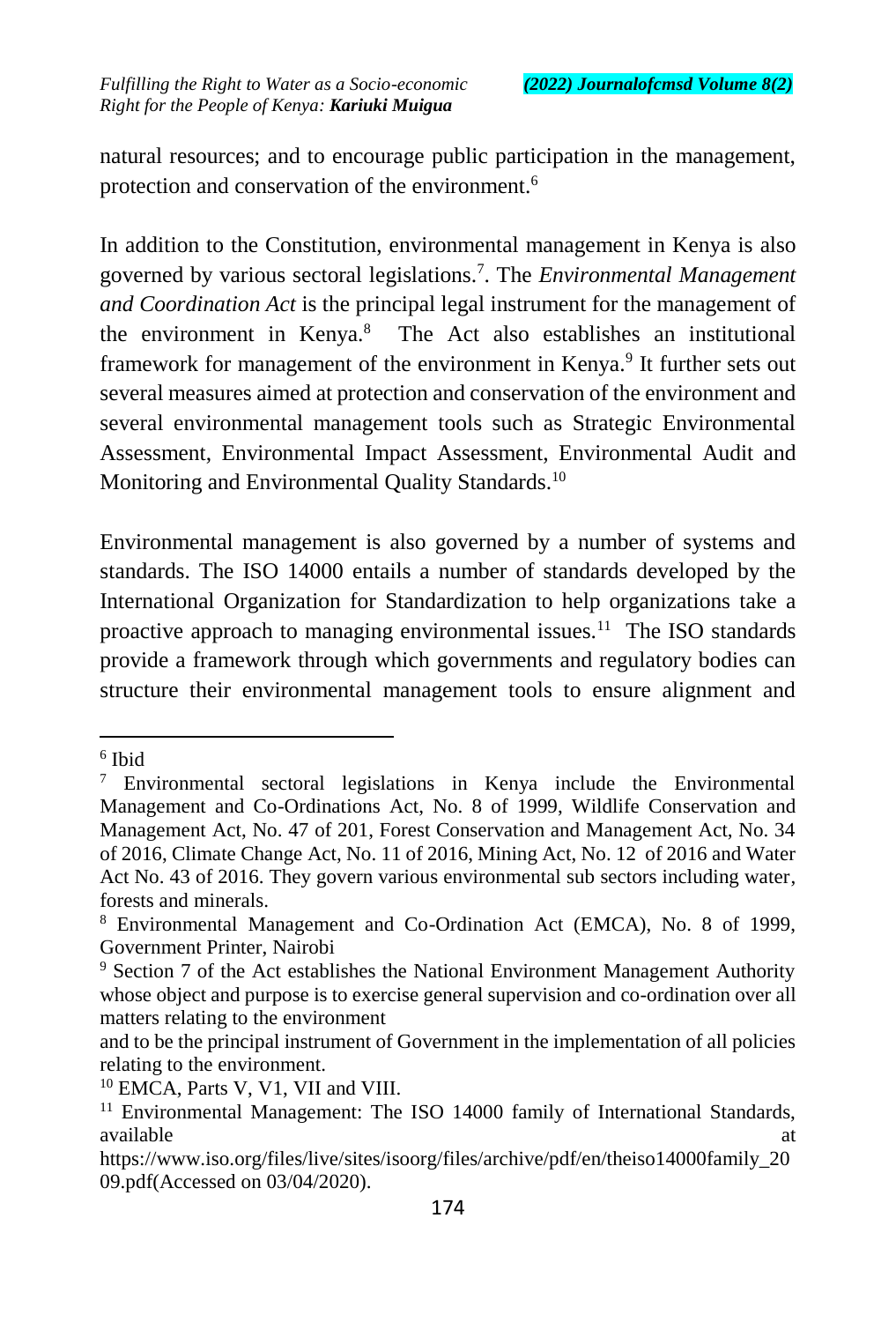consistency both nationally and internationally.<sup>12</sup> EMCA also establishes environmental quality standards aimed at protecting various sectors of the environment through placing limits on discharge and emissions. These include water quality standards, air quality standards, standards for waste and standards for noise.<sup>13</sup>

Despite law being an essential tool for environmental management in Kenya, it is clouded by certain weaknesses that hinder its efficacy towards this course. These weaknesses include complex institutional set ups, differing and overlapping mandates of state agencies tasked with environmental management and conflicting management and enforcement methods over similar resources.<sup>14</sup> Further, there exist enforceability challenges as can be witnessed in aspects such as solid waste management.<sup>15</sup>

## **b. Role of National Courts and Tribunals in Environmental Management**

Courts play an important role in environmental management in Kenya through the promotion and protection of environmental rights.<sup>16</sup> The Constitution provides the framework for enforcement of environmental rights through an application to court.<sup>17</sup> On such an application, a court may grant appropriate remedies including an order to prevent, stop or discontinue an act or omission

 $12$  Ibid

<sup>&</sup>lt;sup>13</sup> EMCA, Part VIII

<sup>&</sup>lt;sup>14</sup> Muigua. K., Wamukoya. D., & Kariuki. F., 'Natural Resources and Environmental Justice in Kenya' Glenwood Publishers Limited, 2015

<sup>15</sup> Haregu Nigatu. T., An assessment of the evolution of Kenya's solid waste management policies and their implementation in Nairobi and Mombasa: analysis of policies and practices, *Environment and Urbanization*, Vol. 29, Issue 2, 2017

<sup>16</sup> Muigua. K., 'The Role of Courts in Safeguarding Environmental Rights in Kenya: A Critical Appraisal' available at

*http://kmco.co.ke/wp-content/uploads/2019/01/The-Role-of-Courts-in-Safeguarding-Environmental-Rights-in-Kenya-A-Critical-Appraisal-Kariuki-Muigua-17th-January-2019-1.pdf* (accessed on 19/03/2020)

<sup>&</sup>lt;sup>17</sup> Constitution of Kenya, 2010, Article 70 provides that if a person alleges that the right to a clean and healthy environment recognised and protected under Article 42 has been, is being or is likely to be,

denied, violated, infringed or threatened, the person may apply to a court for redress in addition to any other legal remedies that are available in respect to the same matter.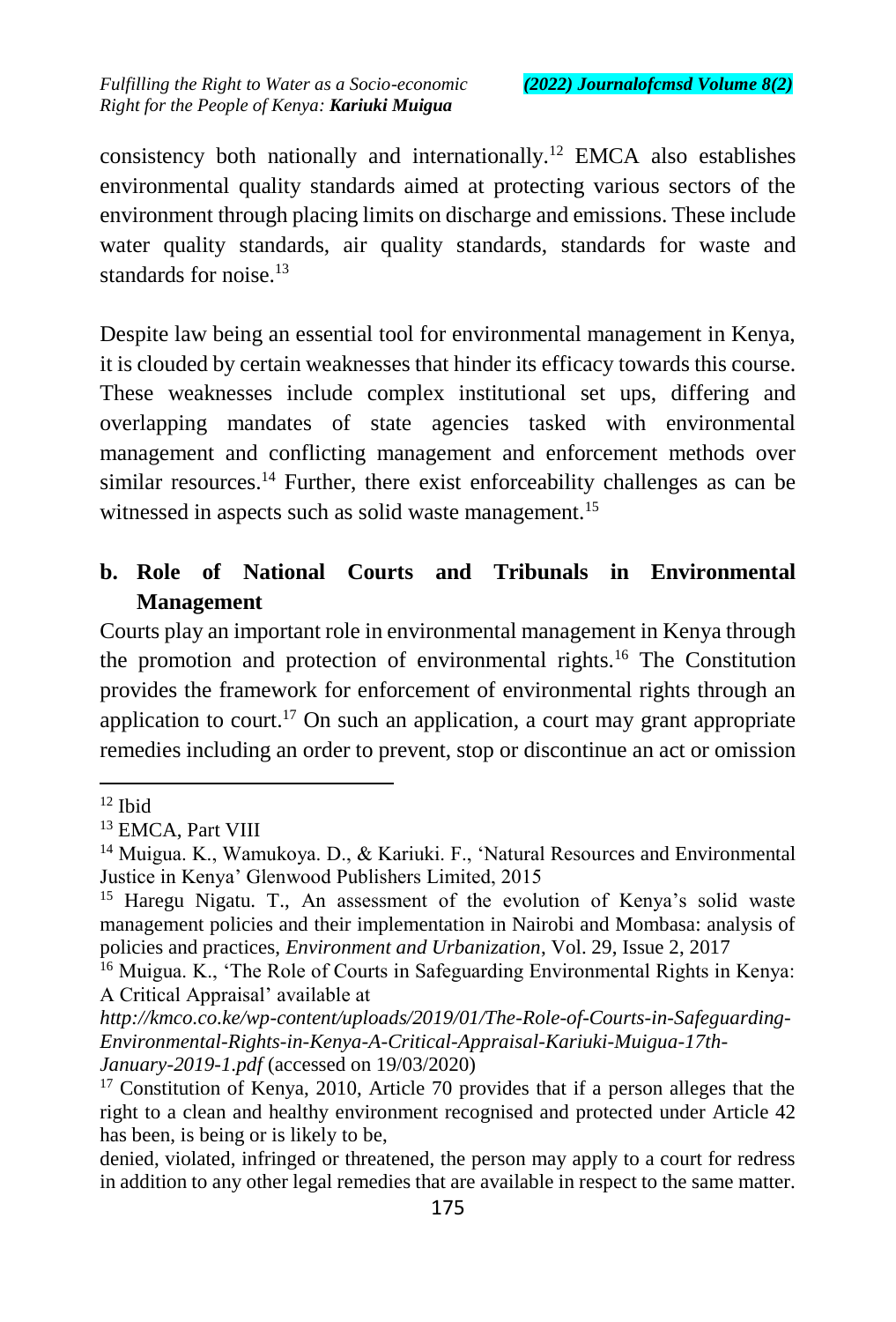that is harmful to the environment or provide compensation to a victim of violation of the right to a clean and healthy environment.<sup>18</sup>

Courts and tribunals including the Environment and Land Court<sup>19</sup> and the National Environment Tribunal<sup>20</sup> have facilitated this role through developing environmental jurisprudence and promoting the principles of sustainable development. In *Peter K. Waweru v Republic<sup>21</sup>*, the court while upholding the principles of sustainable development equated the right to a clean and healthy environment with the right to life and held that:

*'We have added the dictionary meaning of life which gives life a wider meaning including its attachment to the environment. Thus a development that threatens life is not sustainable and ought to be halted. In environmental law life must have this expanded meaning as a matter of necessity.'*

In *Save Lamu & 5 others v National Environmental Management Authority (NEMA) & Another*, the National Environment Tribunal while setting aside the decision by the National Environment Management Authority (NEMA) to issue an EIA Licence held as follows:

*'The purpose of the Environment Impact Assessment (EIA) process is to assist a country in attaining sustainable development when commissioning projects. The United Nations has set Sustainable Development Goals (SDGs), which are an urgent call for action by all countries recognizing that ending poverty and other deprivations must go hand-in-hand with strategies that improve* 

 $18$  Ibid, Article 70 $(2)$ 

<sup>&</sup>lt;sup>19</sup> The Environment and Land Court is established under section 4 of the Environment and Land Court Act, No. 19 of 2011. In the context of environment management, the Court hears and determines disputes relating to environmental planning and protection, climate issues, mining, minerals and natural resources.

 $20$  The National Environment Tribunal is established under section 125 of the Environmental Management and Co-Ordination Act, No. 8 of 1999. Its jurisdiction entails hearing appeals in relation to inter alia grant of a licence or permit or refusal to grant a licence or permit.

<sup>&</sup>lt;sup>21</sup> Peter K. Waweru v Republic, Misc. Civil Application No. 118 of 2004, (2006) eKLR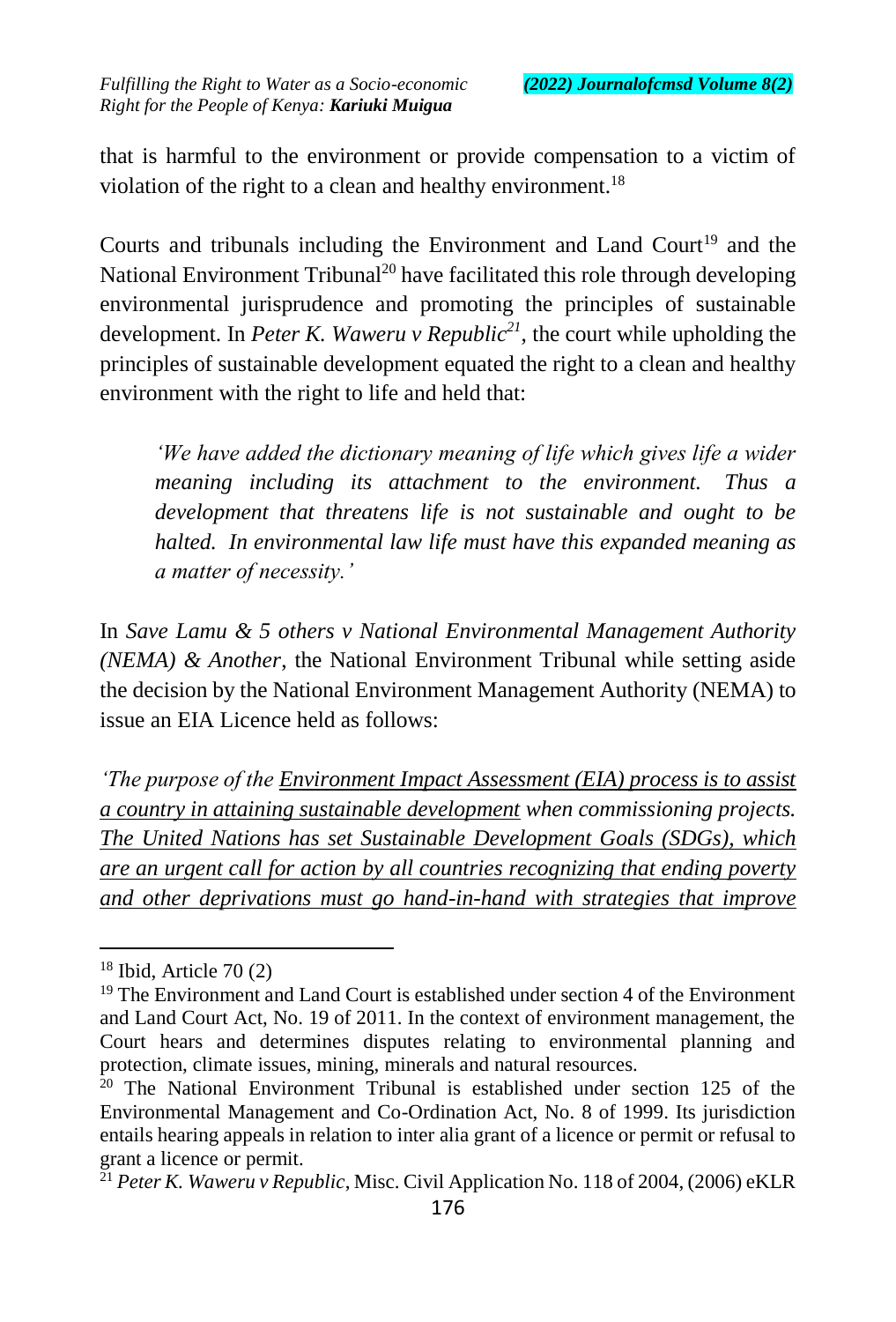*health and education, reduce inequality, and spur economic growth – all while tackling climate change and working to preserve our oceans and forests. (emphasis added)'<sup>22</sup>*

This demonstrates that national courts and tribunals are essential in environmental management in Kenya through development of environmental jurisprudence and promoting the principles of sustainable development.<sup>23</sup> However, this role can be hindered by factors such as case load, costs of litigation, delays and procedural technicalities which continue to affect the judicial system in Kenya.<sup>24</sup>

### **c. Role of the Public in Environmental Management**

The Rio Declaration provides that environmental issues are best handled with the participation of all concerned citizens, at the relevant level.<sup>25</sup> In Kenya, public participation is a key aspect of environmental and natural resources management.<sup>26</sup> It allows persons who are likely to be affected by environmental laws, policies and projects within their localities to express their views for consideration in implementation of such laws, policies and projects.<sup>27</sup> Public participation has been enshrined as one of the national values and principles under the Constitution.<sup>28</sup> The Constitution further obligates the state to encourage public participation in the management, protection and conservation of the environment.<sup>29</sup> The role of public participation environmental management was succinctly captured in *Patrick Musimba v National Land Commission & 4 others*, where it was held that:

<sup>22</sup> *Save Lamu & 5 others v National Environmental Management Authority (NEMA) & Another, Tribunal Appeal No. NET 196 of 2016, (2019) eKLR*

<sup>&</sup>lt;sup>23</sup> Muigua. K., 'The Role of Courts in Safeguarding Environmental Rights in Kenya: A Critical Appraisal' Op Cit

<sup>24</sup> Ibid

<sup>&</sup>lt;sup>25</sup> Rio Declaration on Environment and Development, 1992, A/CONF.151/26 (Vol. I), Principle 10

<sup>26</sup> Muigua. K., Wamukoya. D., & Kariuki. F., 'Natural Resources and Environmental Justice in Kenya' Glenwood Publishers Limited, 2015.  $27$  Ibid

 $28$  Constitution of Kenya, 2010, Article 10 (2) (a)

 $29$  Ibid, Article 69 (1) (d)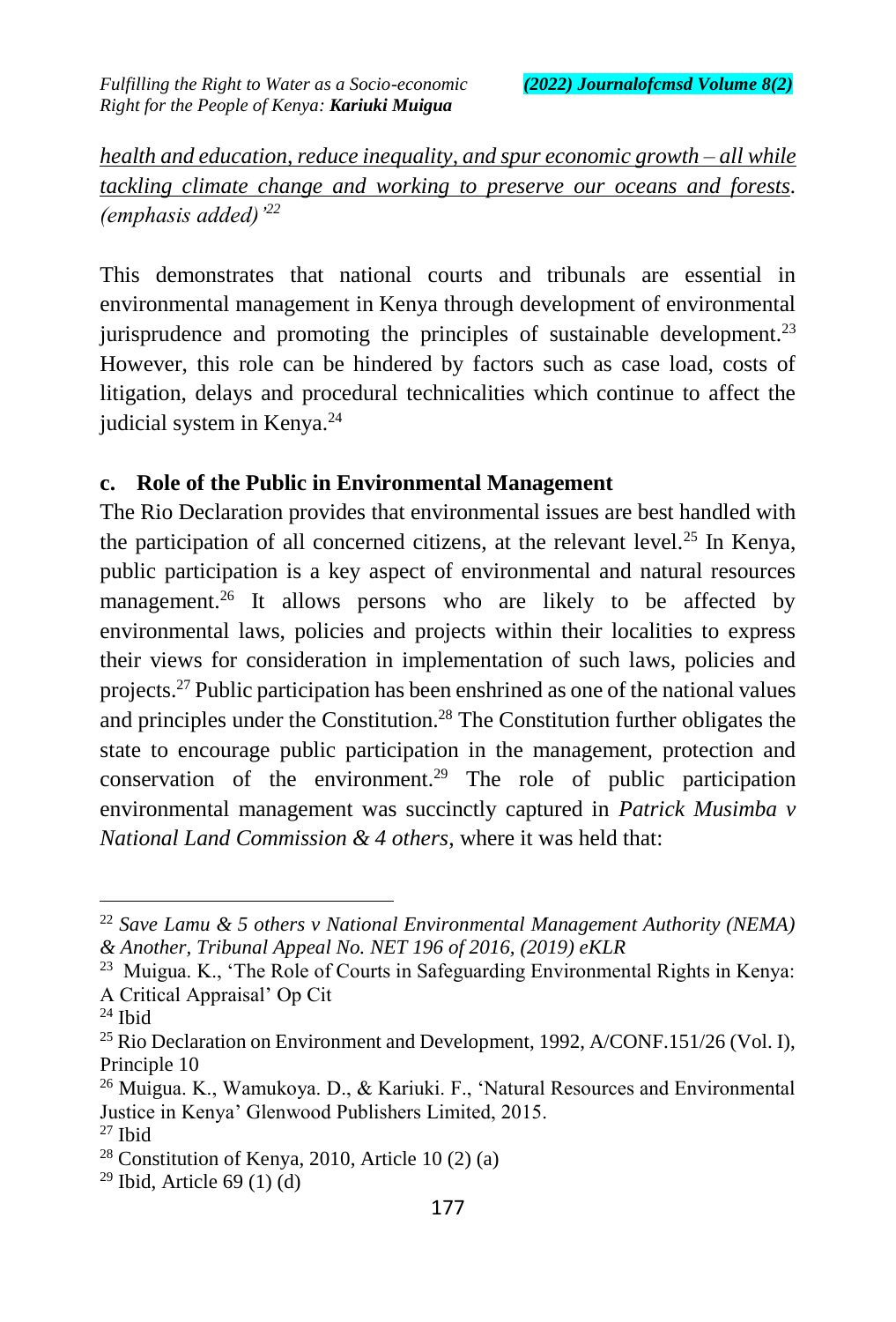*'We have no doubt that the State under Article 69 of the Constitution is enjoined to ensure sustainable development: see also the Preamble to the Constitution. The State is also to ensure that every person has a right to a clean and healthy environment. However physical development must also be allowed to foster to ensure that the other guaranteed rights and freedoms are also achieved. Such physical development must however be undertaken within a constitutional and statutory framework to ensure that the environment thrives and survives. It is for such reason that the Constitution provides for public participation in the management, protection and conservation of the environment* (emphasis added)*.'*

Public participation is an essential tool of environmental management in Kenya which ensures that the views of the public are taken into account in environmental decision making. However, public participation in environmental decision making raises certain concerns such as the quality and extent of participation and the need to ensure that it is not enough for people to participate but there is need for them to be able to appreciate the real implications of any decision being made.<sup>30</sup> Without this, public participation is reduced to a matter of formality without any real benefit or achieving the desired end.<sup>31</sup>

#### **d. Fiscal Incentives**

Incentives are forms of rewards extended to business players as a way of encouraging them to adopt measures that help in preserving the environment while discarding or avoiding those that contribute to the degradation of the environment.<sup>32</sup> They take several forms including tax/fiscal measures.<sup>33</sup>

<sup>30</sup> Muigua. K., Towards Meaningful Public Participation in Natural Resource Management in Kenya, available at http://kmco.co.ke/wpcontent/uploads/2018/08/T*owards-Meaningful-Public-Participation-In-Natural-Resource-Management-In-Kenya*.pdf (accessed on 01/04/2020)

 $31$  Ibid

 $32$  Muigua. K., Wamukoya. D., & Kariuki.F., Natural Resources and Environmental Justice in Kenya, Glenwood Publishers, 2015

 $33$  Ibid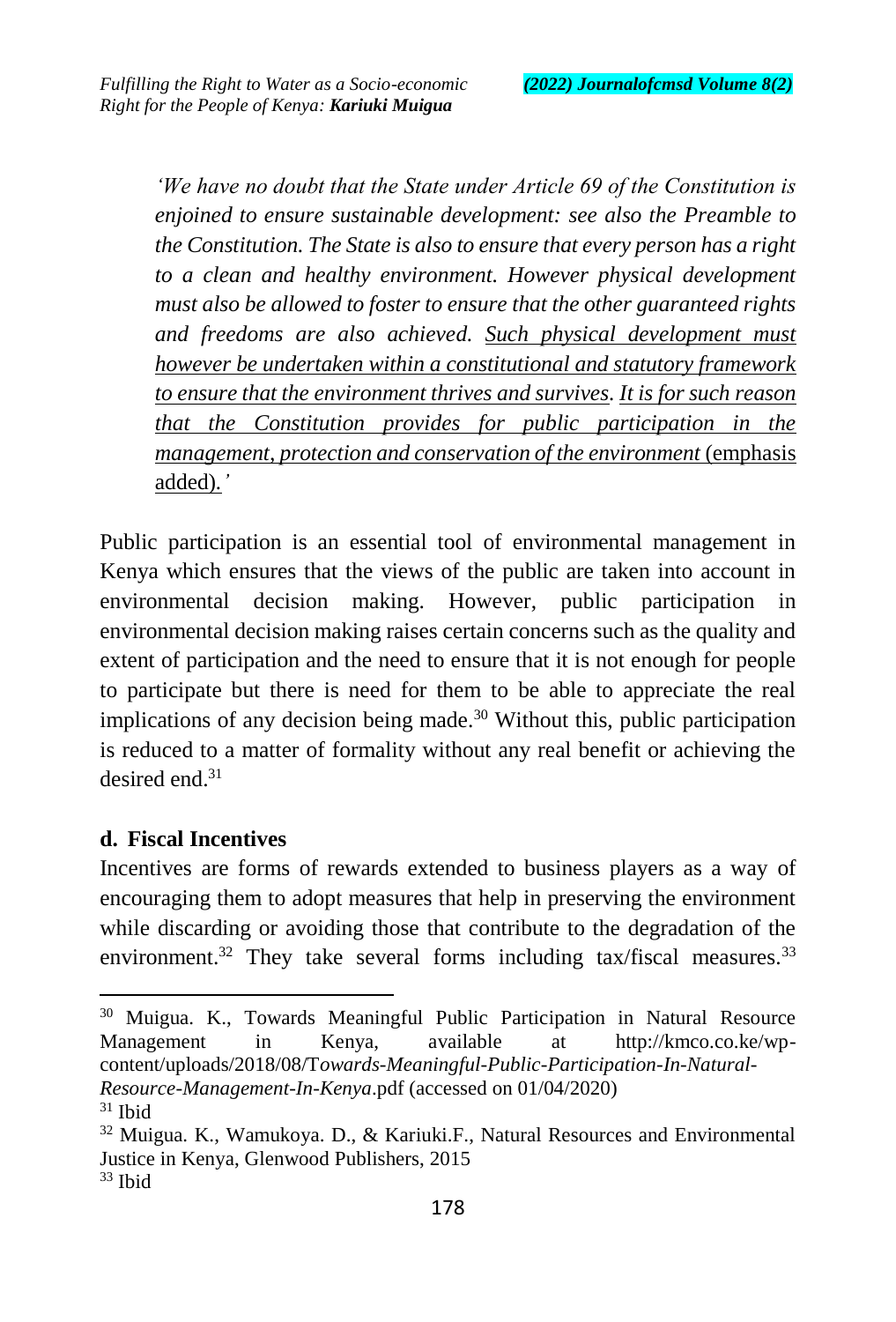EMCA provides for tax and other fiscal incentives, disincentives or fees as may be proposed by the government to induce or promote the proper management of the environment and natural resources or the prevention or abatement of environmental degradation.<sup>34</sup> Under the Act, such tax and fiscal incentives, disincentives or fees may include customs and excise waiver in respect of imported capital goods which prevent or substantially reduce environmental degradation caused by an undertaking and tax rebates to industries or other establishments that invest in plants, equipment and machinery for pollution control, re-cycling of wastes, water harvesting and conservation, prevention of floods and for using other energy resources as substitutes for hydrocarbons.<sup>35</sup>

However, one of the shortcomings of incentive based mechanisms is that they do not fit every problem hence not widely used in environmental protection.<sup>36</sup> Further, there may be bureaucratic obstacles to the successful use of incentives such as difficulties of the economic calculations involved. $37$ 

#### **e. Environmental Ethics**

It has been asserted that economic and judicial methods cannot solve environmental challenges on their own with a call of appeal to human beings' limitless internal ethical resources in the quest for environmental conservation.<sup>38</sup> Environmental ethics is aimed at providing ethical justification and moral motivation for the cause of global environmental protection.<sup>39</sup> This calls for adoption of an appropriate attitude towards nature and establishment of an ethical relationship between human beings and nature in order to foster environmental conservation. However, environmental ethics is yet to be fully

 $37$  Ibid

 $\overline{a}$ 

http://publishing.unesco.org/chapters/978-92-3-104039-9.pdf (accessed on 03/04/2020)

<sup>&</sup>lt;sup>34</sup> EMCA, S 57 (1)

 $35$  Ibid, S 57 (2) (b)

<sup>36</sup> Andre. F., Firms and the Environment: Ethics or Incentives? *Corporate Social Responsibility Series*, (Ashgate Publishing Ltd., 2005)

<sup>38</sup> Yang, T., Towards an Egalitarian Global Environmental Ethics, *Environmental Ethics and International Policy*, available at

 $39$  Ibid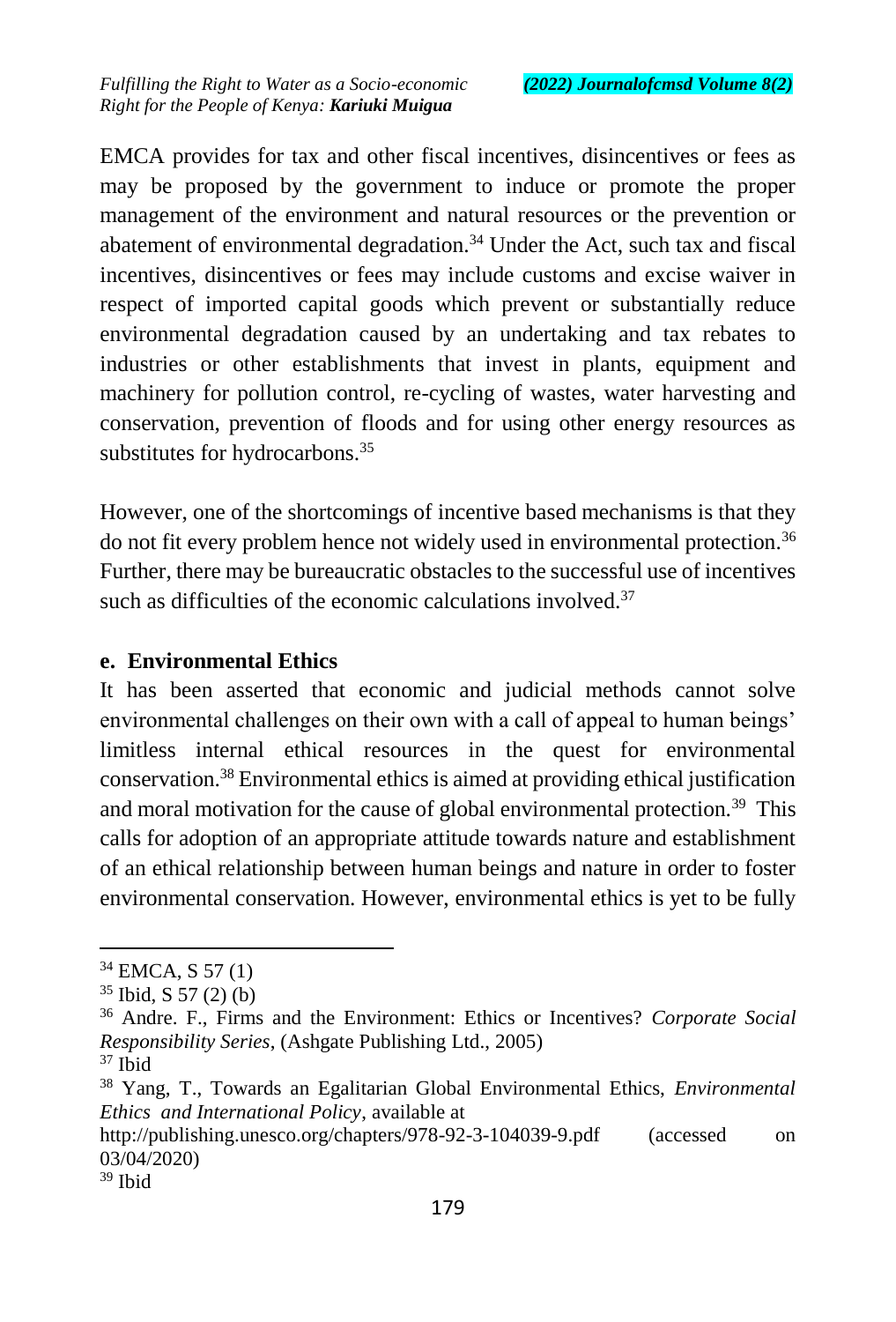embraced in Kenya as evidenced by numerous cases of environmental pollution perpetrated by human beings.

## **f. Environmental Education**

Environmental degradation has been attributed to among other factors, poverty and low levels of education.<sup>40</sup> Provision of education is therefore a crucial step towards elimination of bad environmental practices.<sup>41</sup> Education has the ability to empower people and give them alternative means of making a living as opposed to relying on the environment for their sustainability.<sup>42</sup> Further education has the ability to enhance sustainable development by improving the capacity of citizens to address environmental and developmental issues.<sup>43</sup> If empowered through education, citizens are able to make environmentally sound decisions in matters relating to exploitation of natural resources, Environmental Impact Assessment (EIA) and those having a bearing on the environment<sup>44</sup>

# **3. Role of Science and Technology in Environmental Management in Kenya**

It has been argued that science and technology can provide effective solutions to most, if not all, environmental problems facing the world.<sup>45</sup> In the context of environmental management, environmental science studies the mechanisms and processes underlying our interactions with the natural environment whereas environmental technology allows application of such knowledge

<sup>40</sup> See UNESCO, 'Educating for a Sustainable Future: A Transdisciplinary Vision for Concerted Action' available at

https://unesdoc.unesco.org/ark:/48223/pf0000110686 (accessed on 03/04/2020) <sup>41</sup> Ibid

<sup>42</sup> Muigua. K., Nurturing Our Environment for Sustainable Development, Glenwood Publishers Limited, 2016

<sup>43</sup> Ibid

<sup>&</sup>lt;sup>44</sup> Ibid

<sup>45</sup> Huesemann. M.H., 'Can Pollution Problems Be Effectively Solved by Environmental Science and Technology? An Analysis of Critical Limitations, *Ecological Economics*, Volume 37, Issue 2, May 2001, pg 271-287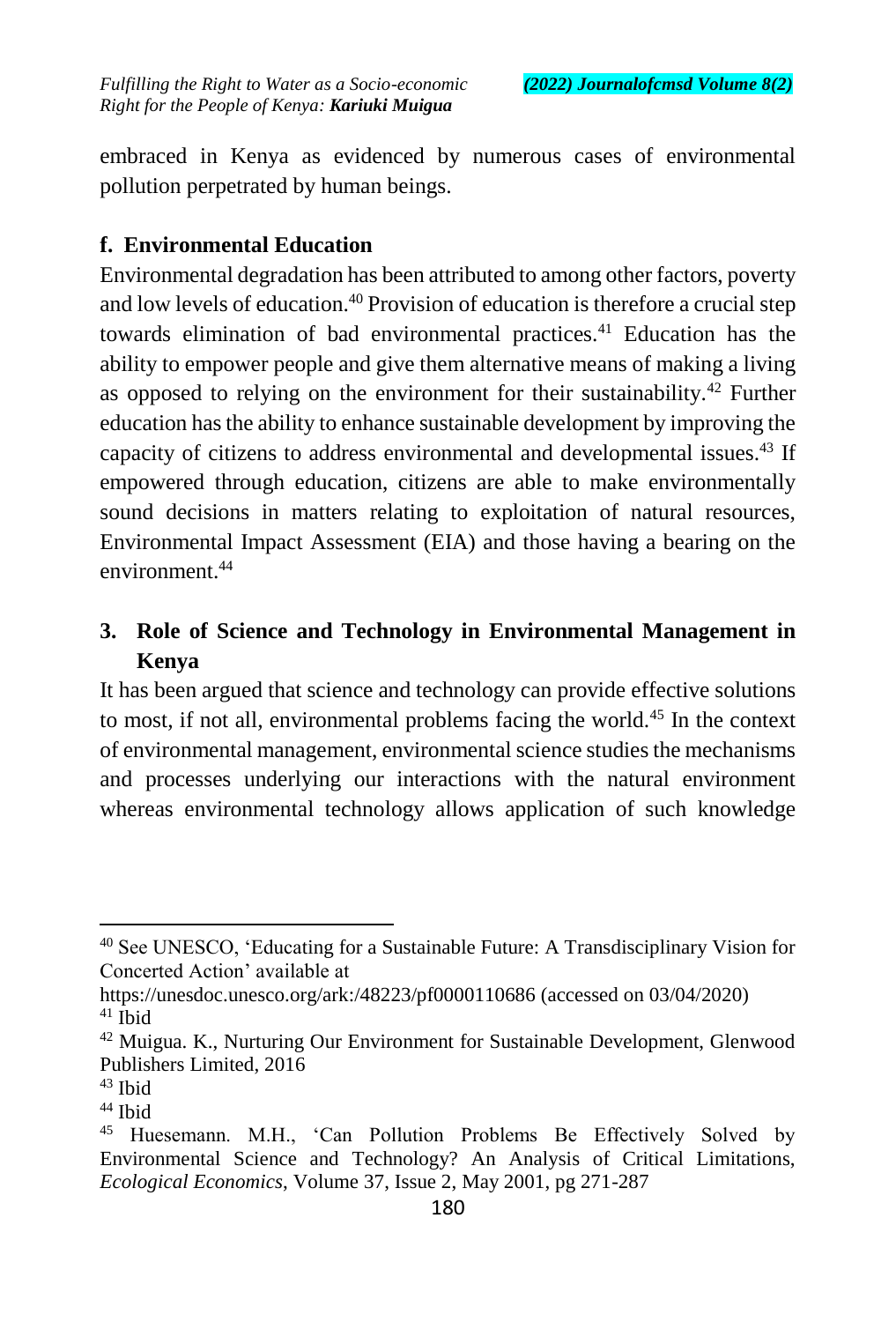$\overline{a}$ 

through actions geared towards environmental protection and conservation.<sup>46</sup> Technology not only refers to machines and equipment, but also includes the knowledge, abilities, skills, processes and systems necessary to facilitate environmental conservation and protection. $47$  To this extent, technology has been classified as *soft technology* which entails information, training, research and capacity building and *hard technology* comprising of equipment.<sup>48</sup>

Science and technology have resulted in many environmental problems but can also be key to addressing environmental concerns such climate change, waste management and environmental degradation.<sup>49</sup> It has been described as a double edged sword capable of both doing and undoing environmental damage.<sup>50</sup> Most environmental challenges such as global warming and climate change can be attributed to technological innovations since they are majorly caused by industrial pollution and fuel emissions from motor vehicles.<sup>51</sup> Addressing these environmental concerns requires the input of science and technology through measures such as reducing greenhouse gases, conserving biological diversity, providing clean energy and expanding the adoption of green technologies for climate change mitigation $52$ 

<sup>46</sup> Voulvoulis.N., & Burgman.M.A., The Contrasting Roles of Science and Technology in Environmental Challenges, *Critical Reviews in Environmental Science and Technology*, Volume 49, 2019, issue 12

<sup>47</sup> Srinivas. H., 'Introduction: Technology and Environment' available at http://www.gdrc.org/techtran/introduction.html (accessed on 18/03/2020) <sup>48</sup> Ibid

<sup>49</sup> Nichols. M.R., 'How Technology Can Save the Environment' available at https://born2invest.com/articles/technology-save-environment/ (accessed on 03/04/2020)

<sup>50</sup> Hsiang Kung. W., The Role of Science in Environmental Protection: Is the Development of Environmental Law Toward More Protective and Productive Way, or Distorted to Inequality, Through the Involvement of Science?, available at https://poseidon01.ssrn.com/delivery.php?ID=8930021270970241140711150751190 05086117078019060066055110020095103024092069022098068013121004003017 11606002610300606807909711711608207104806102002609709308811711100305 00620911160920010830261200140981221000700911100001020711091211231231 24101104081026&EXT=pdf (accessed on 01/04/2020)  $51$  Ibid

<sup>52</sup> Juma. C., 'Exponential Innovation and Human Rights: Implications for Science and Technology Diplomacy', *Science, Technology and Globalization*, February, 2018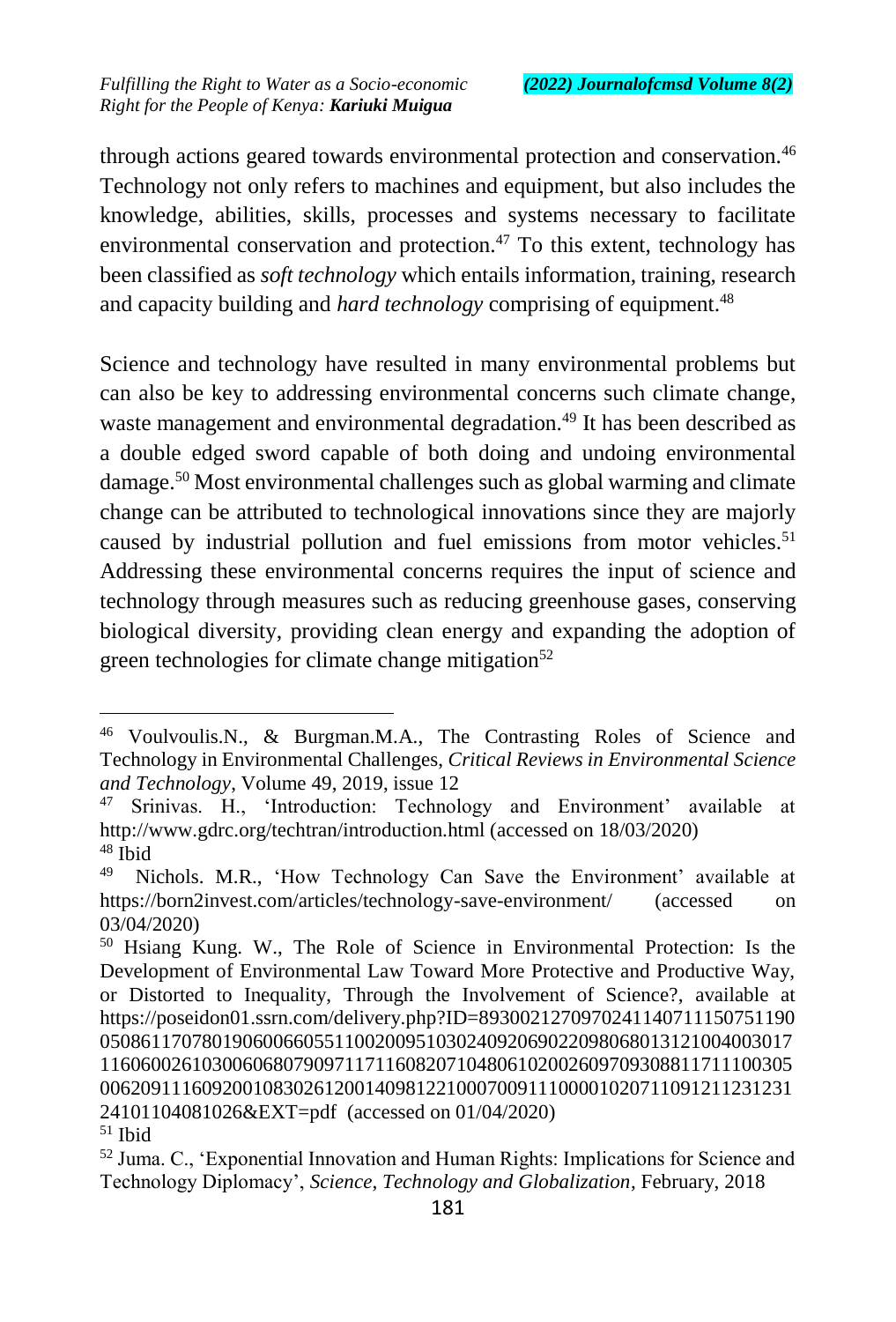Environmental management and decision making in Kenya is governed by laws, regulations, and policies. Due to the shortcomings of such laws, regulations and policies, there is need for these processes to be informed by scientific evidence.<sup>53</sup> Indeed, science has the ability to remedy the shortcomings of laws and regulations through effective solutions tailor made to specific problems. The outbreak and spread of the Covid-19 pandemic is a clear example. Whereas countries have applied laws such as lock downs, curfews, quarantine and travel restrictions, spread of the virus still continues and the most effective solution to the pandemic would be through scientific knowledge and research to discover a cure and a viable vaccine.<sup>54</sup> In the context of environmental management, there is need to link law and science in order to ensure effective environmental management.<sup>55</sup>

In Kenya, the Constitution obligates the state to recognize the role of science and indigenous technologies in the development of the nation.<sup>56</sup> To this effect, strides have been made towards the use of science and technology in environmental management. The ban on the manufacture, importation, supply, distribution and use of plastic bags and the subsequent adoption of woven bags has helped to curb environmental pollution.<sup>57</sup>. However, more needs to be done to integrate the use of science and technology in environmental management in Kenya. Adoption of cleaner technologies in such areas as transport, energy production and food production can be an effective preventive measure.<sup>58</sup> Scientific knowledge is also useful in helping the

<sup>53</sup> Moore. J.W et al, Towards Linking Environmental Law and Science, available at https://www.facetsjournal.com/doi/pdf/10.1139/facets-2017-0106 (accessed on 01/04/2020)

<sup>54</sup> Human Rights Dimension of Covid-19 Response, available at https://www.hrw.org/news/2020/03/19/human-rights-dimensions-covid-19-response (accessed on 03/04/2020)

<sup>55</sup> Ibid

<sup>56</sup> Constitution of Kenya, 2010, Article 11 (2) (b)

<sup>57</sup> National Environment Management Authority, 2 years on: Say no to plastic bags, available at a state of  $\alpha$  at a state of  $\alpha$  at a state of  $\alpha$  at a state of  $\alpha$  at a state of  $\alpha$  at a state of  $\alpha$  at a state of  $\alpha$  at a state of  $\alpha$  at a state of  $\alpha$  at a state of  $\alpha$  at a state of  $\alpha$  at

http://www.nema.go.ke/index.php?option=com\_content&view=article&id=296&cati d=2&Itemid=451 (Accessed on 20/03/2020)

<sup>58</sup> Muigua.K., Reconceptualising the Right to a Clean and Healthy Environment in Kenya, available at http://kmco.co.ke/wp-content/uploads/2018/08/*Right-To-Clean-*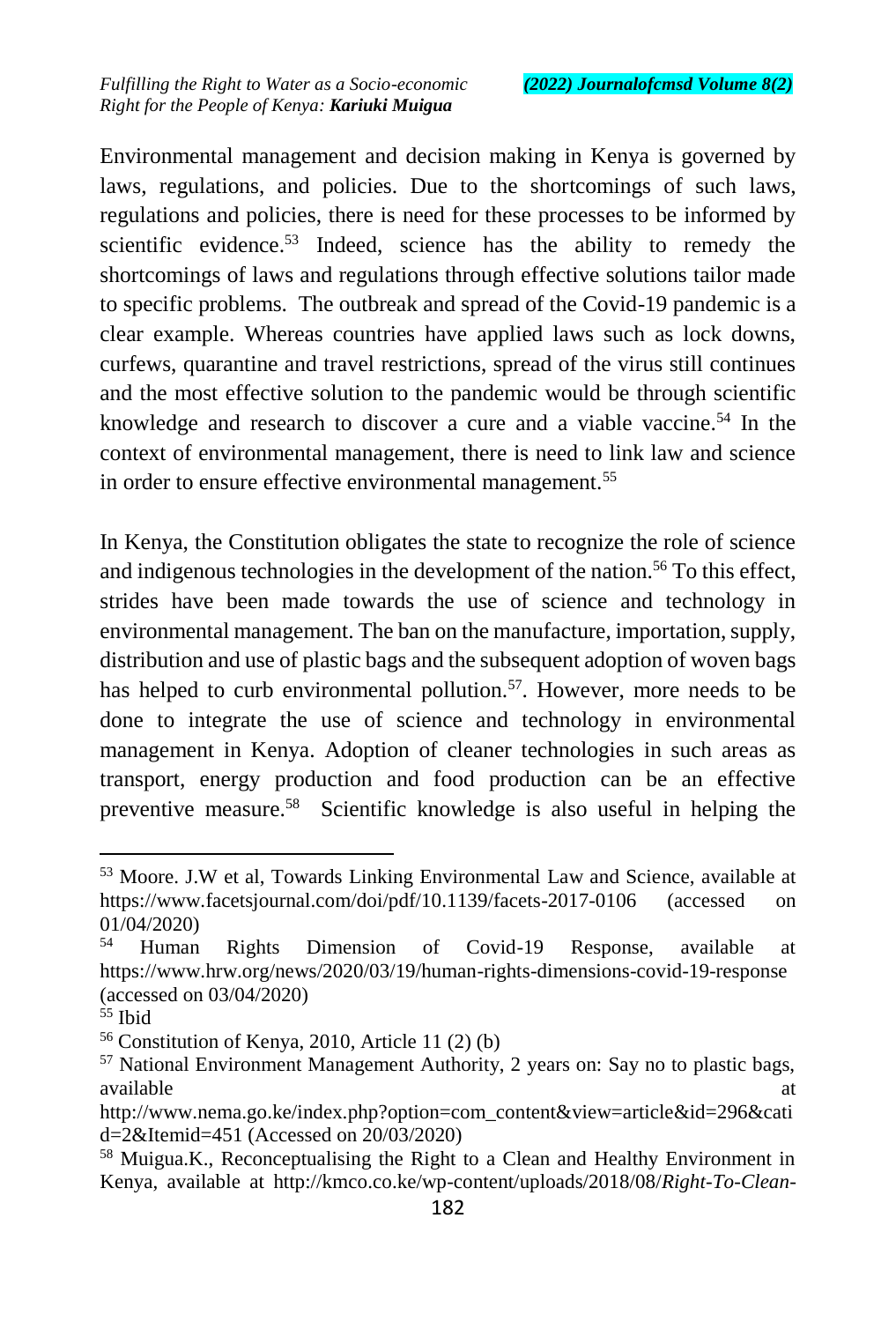citizenry adopt healthy lifestyles for a better, cleaner and healthier environment. <sup>59</sup>Some of the measures that can be adopted towards integrating the use of science and technology in environmental management in Kenya include:

### **a. Industrial Waste Treatment**

In Kenya, most of the waste discharged from industries is not treated before recycling or disposal.<sup>60</sup> This poses health risks and causes damage to the environment since such waste is often discharged into water sources.<sup>61</sup> Consequently, the industries involved in pollution have found themselves at war with environment entities including the National Environment Management Authority.<sup>62</sup> Some of the measures that have taken by NEMA include closure of industries allegedly engaged in these acts.<sup>63</sup> However, with recent reports of industrial pollution of river sources such as the Nairobi River, questions still linger on the effectiveness of measures adopted in dealing with this challenge.<sup>64</sup>

*And-Healthy-Environment-In-Kenya*.docx-7th-september-2015.pdf (accessed on 04/04/2020)

<sup>59</sup> Ibid

<sup>60</sup> National Environment Management Authority, 'The National Solid Waste Management Strategy', available at a *http://www.nema.go.ke/images/Docs/Media%20centre/Publication/National%20Soli d%20Waste%20Management%20Strategy%20.pdf*, accessed on 28/03/2020.

<sup>61</sup> Ibid

<sup>&</sup>lt;sup>62</sup> The National Assembly Departmental Committee on Environment and Natural Resources, Report on an Inquiry Into Complaints of Environmental Pollution, available at

http://www.parliament.go.ke/sites/default/files/2019-

<sup>09/</sup>LDK%20REPORT\_compressed.pdf, accessed on 28/03/2020

<sup>63</sup> National Environment Management Authority (NEMA), Factories Closed, Owners Arrested for Polluting Environment, available at http://www.nema.go.ke/index.php?option=com\_content&view=article&id=298:facto ries-closed-owners-arrested-for-polluting-environment&catid=10:news-andevents&Itemid=454 (accessed on 06/04/2020)

<sup>64</sup> Kamau. J., How Nairobi River Lost Pollution Battle, *Daily Nation*, Monday, August 19, 2019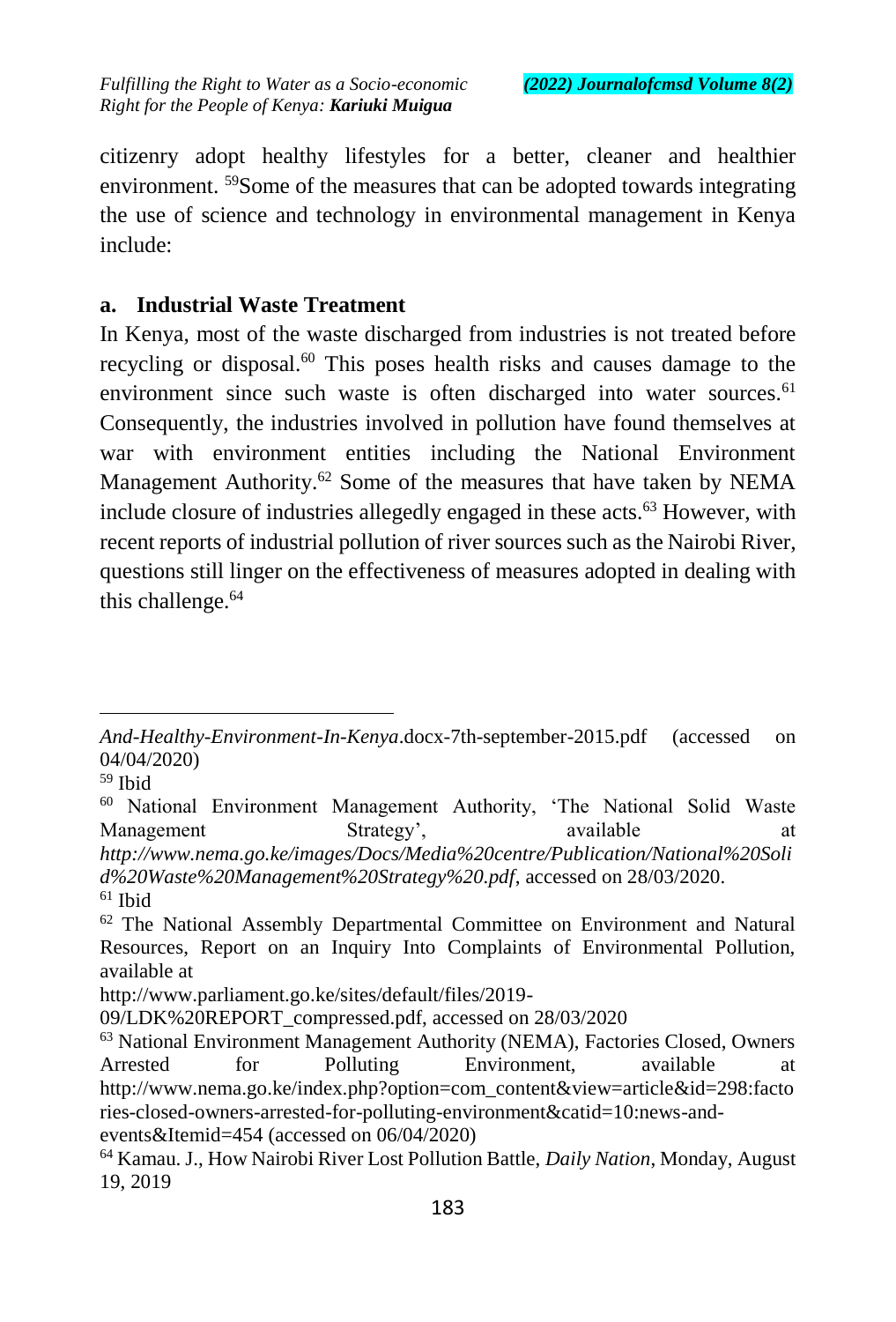Industrial pollution is a global problem which is not alien to Kenya. Scientific measures that have been adopted to deal with industrial waste include use of materials such as zeolites, geopolymers, activated carbons and nanomaterials due to their characteristics such as ion exchange capacity, adsorption and photocatalytic action.<sup>65</sup> However, use of science and technology in industrial waste treatment has not been fully appreciated in Kenya. NEMA acknowledges that waste treatment technologies have not been fully embraced in the country which can be attributed to a number of factors such as lack of awareness and knowledge of such technologies; inadequate funding; limited technical competence and slow adoption of modern technological options.<sup>66</sup>

There is need for the use of science and technology in industrial waste management in order to enhance environmental management and protection.

### **b. Adoption of Green and Clean Technologies**

Green technology is an umbrella term that refers to the use of science and technology to create products and processes that are environmentally friendly for sustainable development.<sup>67</sup> Clean technology refers to products or services that improve operational performance while reducing costs, energy consumption, waste or negative effects on the environment.<sup>68</sup> These technologies can be used to protect the environment and in some instances repair damage done in the past. They provide the best eco-friendly option to ensure future sustainability.<sup>69</sup> Such technologies include recycling of waste and use of renewable sources of energy solar, wind and geothermal energy.<sup>70</sup>

https://www.investopedia.com/terms/g/green\_tech.asp (accessed on 29/03/2020)

<sup>65</sup> De Luca. P et al, Industrial Waste Treatment by ETS-10 Ion Exchanger Material, available at https://www.mdpi.com/1996-1944/11/11/2316 (accessed on 28/03/2020)

<sup>66</sup> National Environment Management Authority, 'The National Solid Waste Management Strategy' Op Cit

<sup>67</sup> Ali.M., Model of Green Technology Adaptation in Small and Medium –Sized Tannery Industry, *Journal of Engineering and Applied Sciences,* 12 (4), 2017 <sup>68</sup> Kenton. W., Green Tech, available at

<sup>69</sup> National Environment Management Authority (NEMA), Green Initiatives in Kenya, available at a state of  $\alpha$  at a state of  $\alpha$  at a state of  $\alpha$  at a state of  $\alpha$  at a state of  $\alpha$  at a state of  $\alpha$  at a state of  $\alpha$  at a state of  $\alpha$  at a state of  $\alpha$  at a state of  $\alpha$  at a state of  $\alpha$  at

http://nema.go.ke/images/Docs/Media%20centre/Brochures/Green%20Economy%2 0Booklet.pdf (accessed on 29/03/2020)

 $70$  Ibid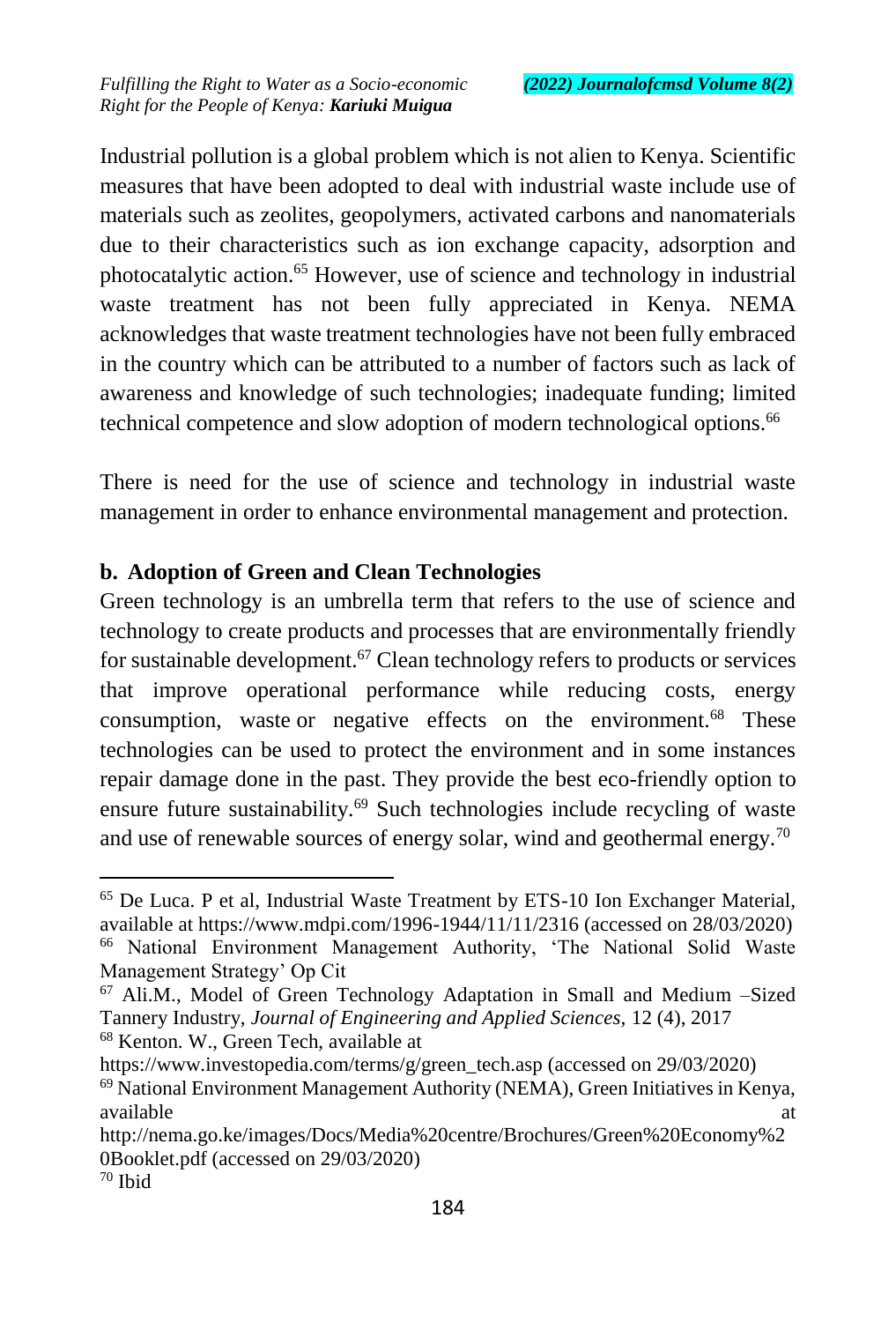Kenya has made some significant strides towards the adoption of green and clean technologies especially in the area of renewable energy. The country has been ranked as the largest producer of renewable energy in Africa with 70% of its electricity generation coming from renewable sources such as geothermal, hydropower, wind and solar sources. $71$ 

The government through the National Environment Management Authority imposed a ban on plastic carrier bags which has led to the use of eco-friendly non-woven bags.<sup>72</sup> Such measures are to be lauded since they offer significant promise in the country's endeavour towards green and clean technologies. There is however need for more measures towards this endeavour such as the adoption of agricultural methods and technologies that are eco-friendly as opposed to the polluting and dangerous chemicals.<sup>73</sup>

### **c. Climate Change Mitigation**

 $\overline{a}$ 

The United Nations Framework Convention on Climate Change (UNFFCC) defines climate change as change of climate which is attributed directly or indirectly to human activities which alter the composition of the global atmosphere and which are in addition to natural climate variability observed over comparable time periods.<sup>74</sup> Climate change has become a global concern in the  $21<sup>st</sup>$  century and has been a dominant subject in political and scientific discussions.<sup>75</sup> It is majorly caused by human activities that lead to atmospheric

<sup>&</sup>lt;sup>71</sup>Kenya News Agency, New Push on Green Technologies, available at *https://www.kenyanews.go.ke/new-push-on-green-technologies/, accessed on 29/03/2020*

 $72$  National Environment Management Authority, Ban on Manufacture, Importation, Supply, Distribution and use of Plastic Carrier Bags in Kenya, available at http://www.nema.go.ke/index.php?option=com\_content&view=article&id=296&cati d=2&Itemid=451 (accessed on 29/03/2020)

<sup>73</sup> Muigua. K., Nurturing Our Environment for Sustainable Development, Glenwood Publishers Limited, 2016

<sup>74</sup> United Nations Framework Convention on Climate Change (UNFCC), United Nations, 1992, available at <https://unfccc.int/resource/docs/convkp/conveng.pdf> (accessed on 30/03/2020)

<sup>75</sup> Owusu. P.A., & Asumadu-Sarkodie. S, A Review of Renewable Energy Sources, Sustainability Issues and Climate Change Mitigation, available at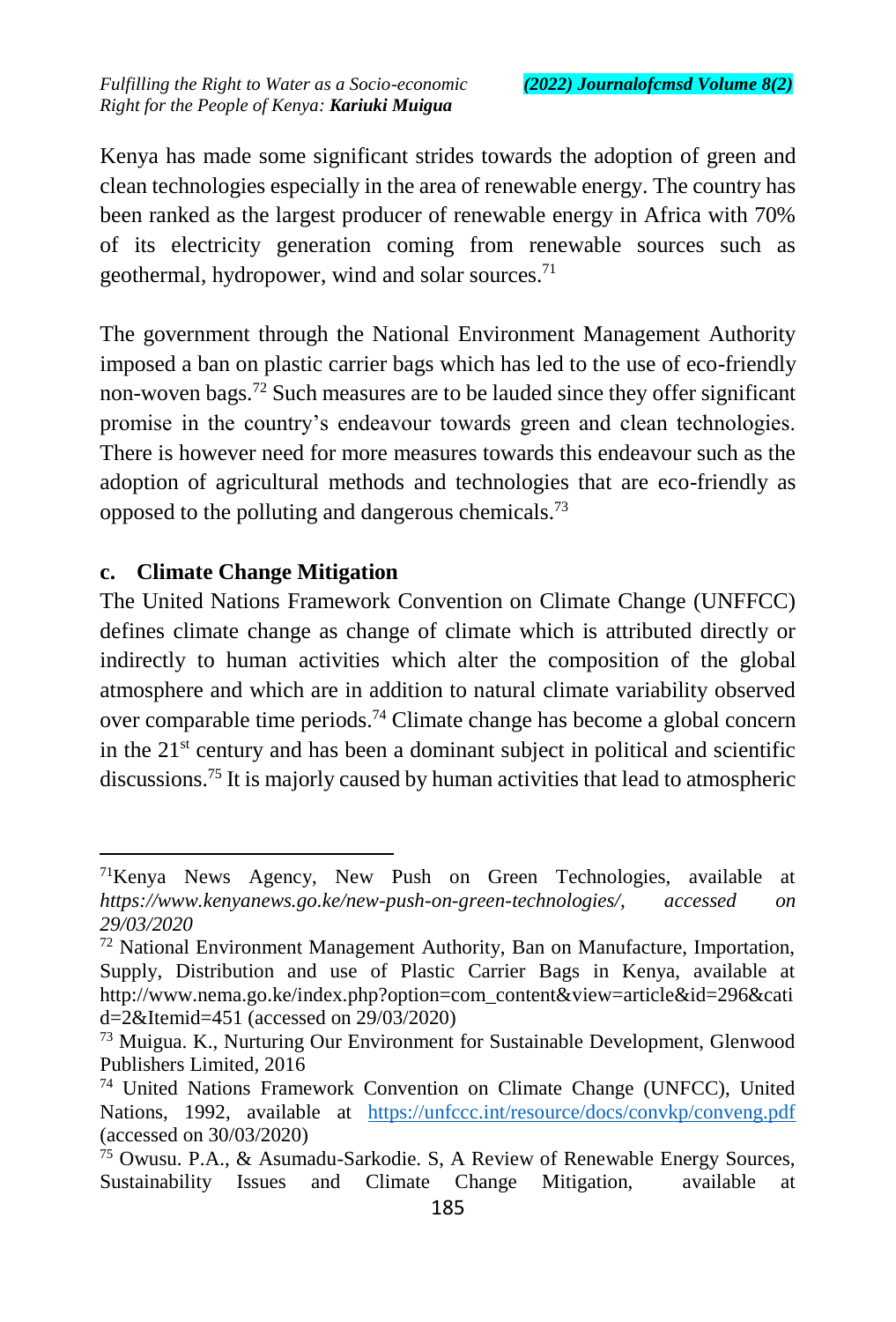concentration of green-house gases such as burning of fossil fuels, deforestation and increase in carbon dioxide levels. In order to curb this problem, nations under the Paris Agreement have come together under a common cause to undertake ambitious measures aimed at aimed at combating climate change and adapting to its effects.<sup>76</sup> The Agreement is aimed at holding the increase in the global average temperature to well below 2°C above pre-industrial levels and pursuing efforts to limit the temperature increase to 1.5°C above pre-industrial levels in recognition that this would significantly reduce the risks and impacts of climate change.<sup>77</sup> The Agreement recognises the role of science in climate change mitigation and calls upon states to adopt a country-driven, gender-responsive, participatory and fully transparent approach guided by the *best available science* and, as appropriate, t*raditional knowledge, knowledge of indigenous peoples and local knowledge systems (*emphasis added).<sup>78</sup>

Kenya like the rest of the world is faced with the threat of climate change. The Kenya National Adaptation Plan acknowledges the role of science, technology and innovations matched to local needs and risks towards climate change mitigation.<sup>79</sup> It proposes thoughtful prioritisation of research funding and policy to encourage innovation that will grow Kenya's knowledge-based economy, building resilience through climate-compatible development whilst also encouraging the expansion of technology and expertise exports.<sup>80</sup> The country should be more proactive in adoption of technological and scientific

https://www.tandfonline.com/doi/pdf/10.1080/23311916.2016.1167990?needAccess =true (accessed on 30/03/2020)

<sup>76</sup> United Nations Framework Convention on Climate Change, Paris Agreement, 2015, available at a structure of  $\alpha$  at a structure of  $\alpha$  at a structure of  $\alpha$  at a structure of  $\alpha$ 

http://unfccc.int/files/essential\_background/convention/application/pdf/english\_paris \_agreement.pdf (accessed on 30/03/2020)

 $77$  Ibid, Article 2 (1) (a)

<sup>78</sup> Ibid, Article 7 (5)

<sup>79</sup> Ministry of Environment and Forestry, National Climate Change Action Plan 2018- 2022, available at *http://www.lse.ac.uk/GranthamInstitute/wpcontent/uploads/2018/10/8737.pdf* (accessed on 31/03/2020)  $80$  Ibid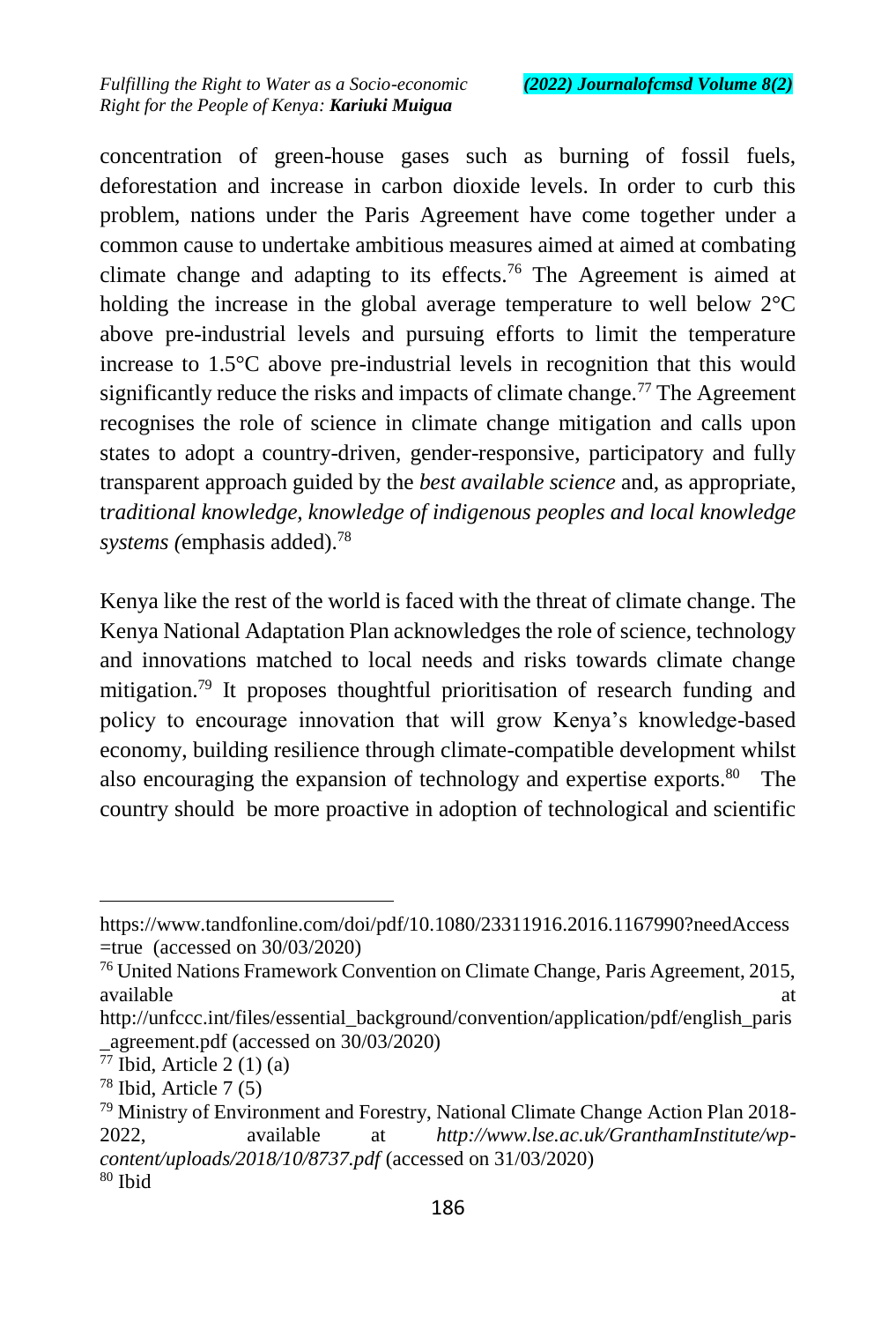measures aimed at curbing climate change such as the use of clean energy sources.

### **4. Conclusion**

The right to a clean and healthy environment is a salient human right that has been equated to the right to life in Kenya. However, environmental challenges that continue to be witnessed in the country such as pollution, environmental degradation, deforestation and the threat of climate change necessitate the need for a more collaborated approach towards environmental protection and conservation in Kenya. The role of science and technology in environmental protection and conservation in Kenya has often been neglected with more emphasis being placed on legal and other approaches.

With environmental concerns still being witnessed in Kenya, the shortcomings of these measures is evident. There is need for enhancement of the use of science and technology in environmental protection and conservation in Kenya in order to secure the right to a clean and heathy environment which equates to the right to life.<sup>81</sup>Utilising science and technology in environmental conservation and protection in Kenya is vital. It cannot be ignored.

### **References**

 $\overline{a}$ 

Ali.M., Model of Green Technology Adaptation in Small and Medium –Sized Tannery Industry, *Journal of Engineering and Applied Sciences,* 12 (4), 2017

<sup>81</sup> See the case of *Peter K. Waweru v Republic*, Misc. Civil Application No. 118 of 2004, (2006) eKLR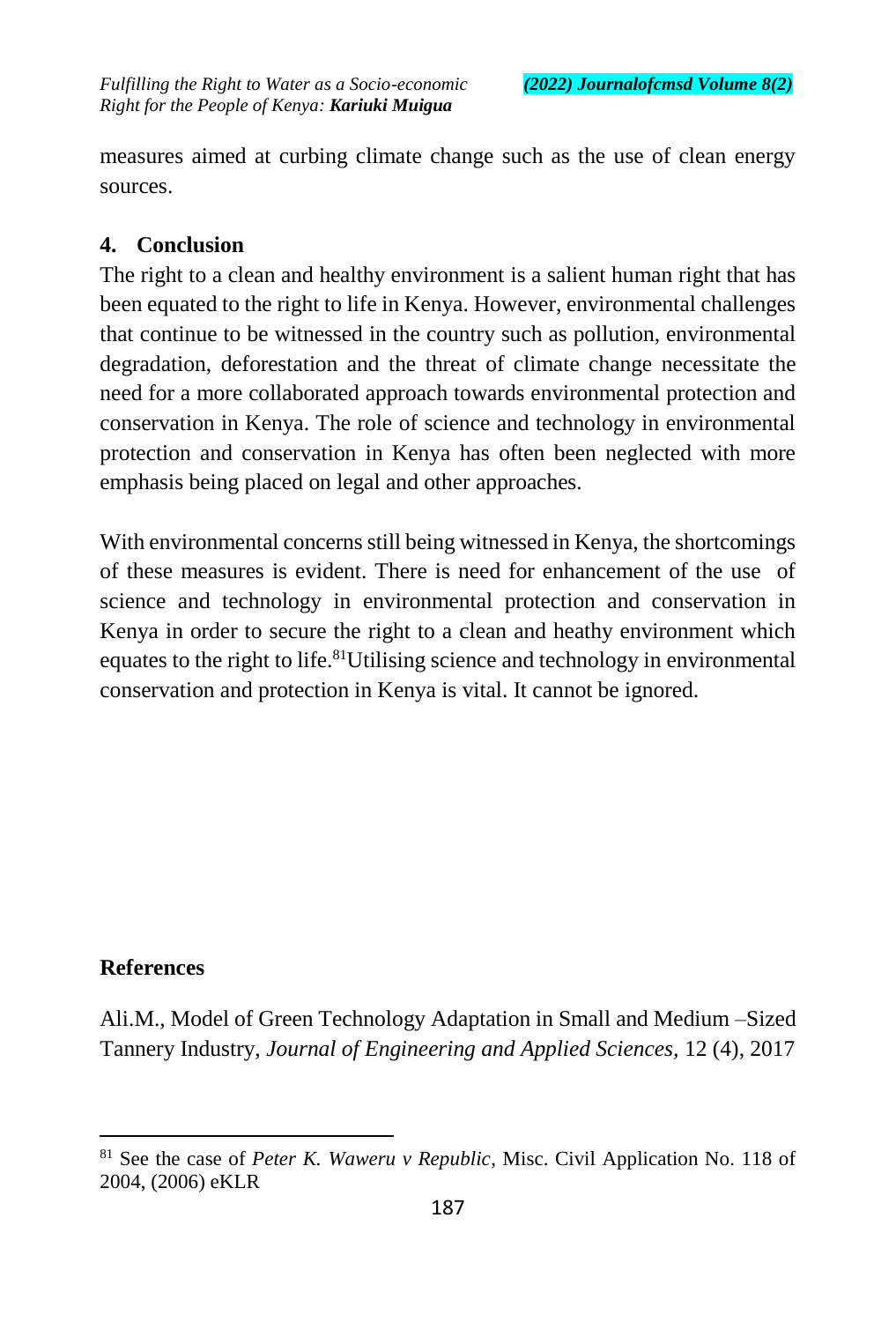Constitution of Kenya, 2010, Government Printer, Nairobi

De Luca. P et al, Industrial Waste Treatment by ETS-10 Ion Exchanger Material, available at<https://www.mdpi.com/1996-1944/11/11/2316>

Environmental Management and Co-Ordination Act (EMCA), No. 8 of 1999, Government Printer, Nairobi.

Environmental Management: The ISO 14000 family of International Standards, available at a standards and at a standard at a standard at a standard at a standard at a standard at a standard at a standard at a standard at a standard at a standard at a standard at a standard at a standard *https://www.iso.org/files/live/sites/isoorg/files/archive/pdf/en/*theiso14000fa mily 2009.pdfAndre. F., Firms and the Environment: Ethics or Incentives? *Corporate Social Responsibility Series*, (Ashgate Publishing Ltd., 2005)

Hsiang Kung. W., The Role of Science in Environmental Protection: Is the Development of Environmental Law Toward More Protective and Productive Way, or Distorted to Inequality, Through the Involvement of Science?, available at the state of the state at the state at the state at  $\alpha$ *https://poseidon01.ssrn.com/delivery.php?ID=893002127097024114071115 07511900508611707801906006605511002009510302409206902209806801 31210040030171160600261030060680790971171160820710480610200260 97093088117111003050062091116092001083026120014098122100070091*

*110000102071109121123123124101104081026*&EXT=pdf

Huesemann. M.H., 'Can Pollution Problems Be Effectively Solved by Environmental Science and Technology? An Analysis of Critical Limitations, *Ecological Economics*, Volume 37, Issue 2, May 2001, pg 271-287

Human Rights Dimension of Covid-19 Response, available at *https://www.hrw.org/news/2020/03/19/human-rights-dimensions-covid-19 response*

Juma. C., 'Exponential Innovation and Human Rights: Implications for Science and Technology Diplomacy', *Science, Technology and Globalization*, February, 2018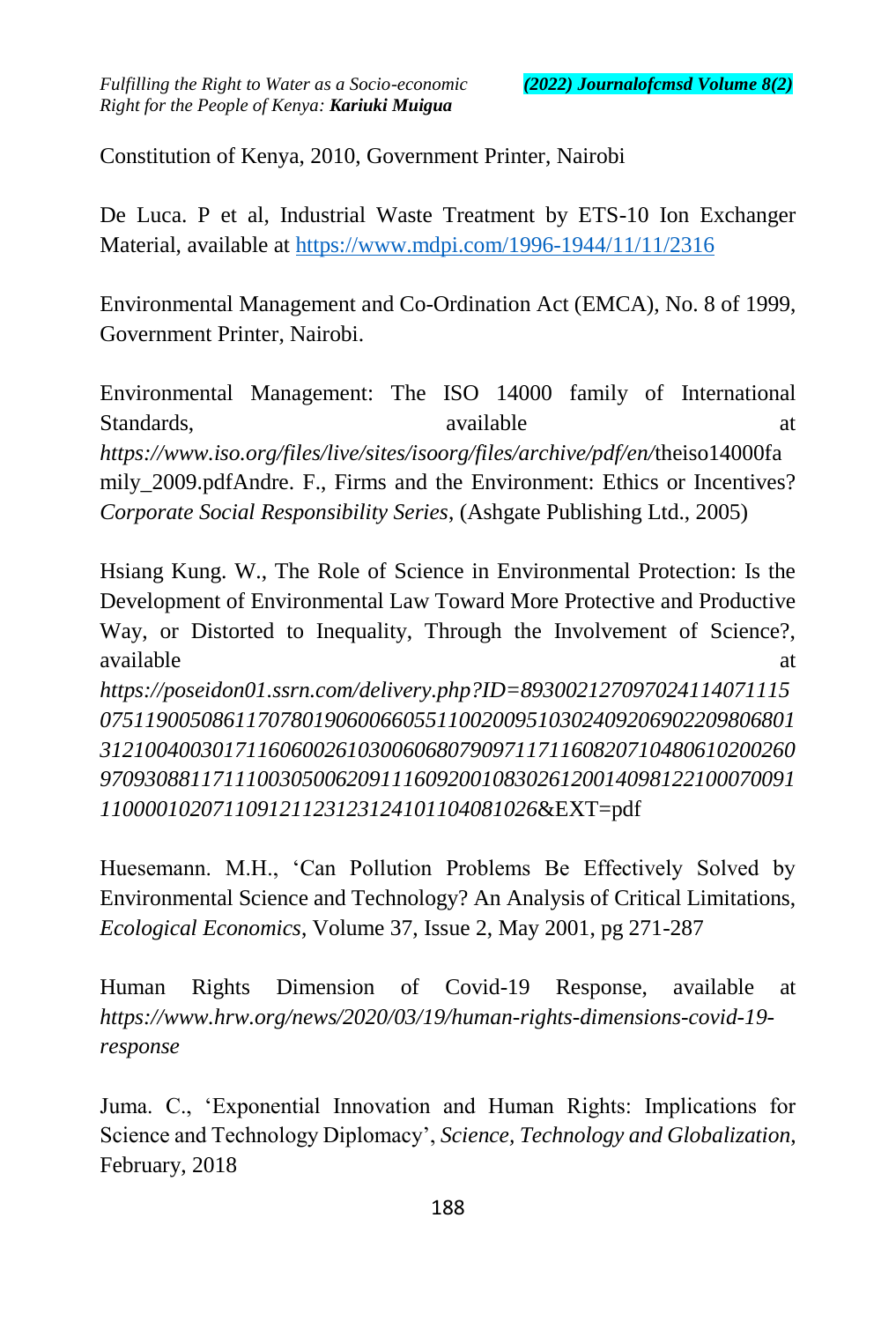Kamau. J., How Nairobi River Lost Pollution Battle, *Daily Nation*, Monday, August 19, 2019

Kenton. W., Green Tech, available at [https://www.investopedia.com/terms/g/green\\_tech.asp](https://www.investopedia.com/terms/g/green_tech.asp)

Kenya News Agency, New Push on Green Technologies, available at [https://www.kenyanews.go.ke/new-push-on-green-technologies/,](https://www.kenyanews.go.ke/new-push-on-green-technologies/)

Ministry of Environment and Forestry, National Climate Change Action Plan 2018-2022, available at [http://www.lse.ac.uk/GranthamInstitute/wp](http://www.lse.ac.uk/GranthamInstitute/wp-content/uploads/2018/10/8737.pdf)[content/uploads/2018/10/8737.pdf](http://www.lse.ac.uk/GranthamInstitute/wp-content/uploads/2018/10/8737.pdf)

Moore. J.W et al, Towards Linking Environmental Law and Science, available at<https://www.facetsjournal.com/doi/pdf/10.1139/facets-2017-0106>

Muigua. K., 'The Role of Courts in Safeguarding Environmental Rights in Kenya: A Critical Appraisal' available at *http://kmco.co.ke/wpcontent/uploads/2019/01/The-Role-of-Courts-in-Safeguarding-Environmental-Rights-in-Kenya-A-Critical-Appraisal-Kariuki-Muigua-17th-January-2019-1.pdf* (accessed on 19/03/2020)

Muigua. K., Nurturing Our Environment for Sustainable Development, Glenwood Publishers Limited, 2016

Muigua. K., Towards Meaningful Public Participation in Natural Resource Management in Kenya, available at *Http://Kmco.Co.Ke/Wp-Content/Uploads/2018/08/Towards-Meaningful-Public-Participation-In-Natural-Resource-Management-In-Kenya.Pdf*

Muigua. K., Wamukoya. D., & Kariuki. F., 'Natural Resources and Environmental Justice in Kenya' Glenwood Publishers Limited, 2015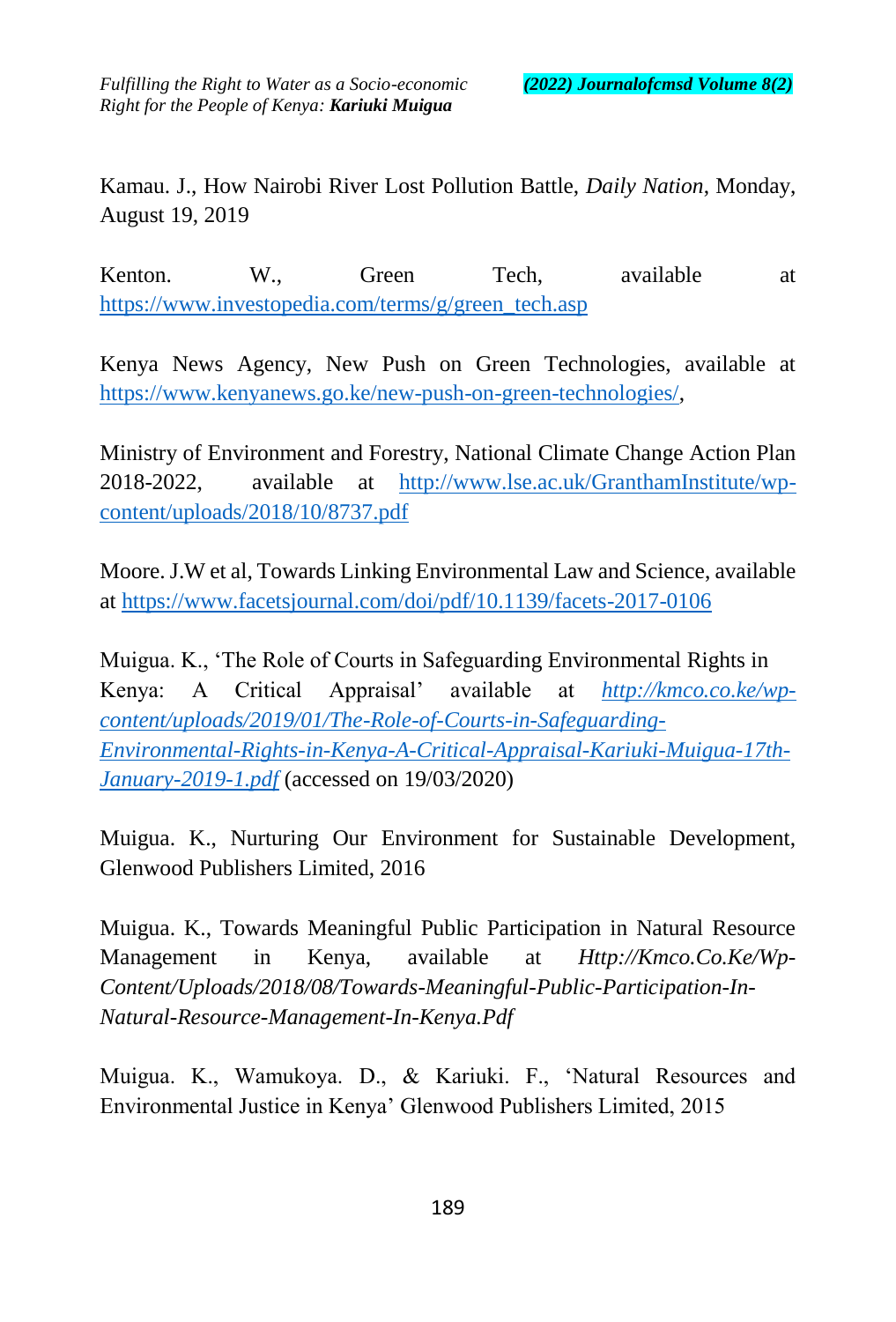Muigua.K., Reconceptualising the Right to a Clean and Healthy Environment in Kenya, available at *http://kmco.co.ke/wp-content/uploads/2018/08/right-toclean-and-healthy-environment-in-kenya.docx-7th-september-2015.pdf*

National Environment Commission, 'Environmental Management Tools and Techniques' available at

https://www.undp.org/content/dam/bhutan/docs/Energy\_environment/Envpublications/2011-NEC-Env%20Mgt%20Tools.pdf

National Environment Management Authority (NEMA), Green Initiatives in Kenya, available at

http://nema.go.ke/images/Docs/Media%20centre/Brochures/Green%20Econ omy%20Booklet.pdf

National Environment Management Authority, 'The National Solid Waste Management Strategy', available at http://www.nema.go.ke/images/Docs/Media%20centre/Publication/National %20Solid%20Waste%20Management%20Strategy%20.pdf,

National Environment Management Authority, 2 years on: Say no to plastic bags, available at a control of the bags, and the actual action of the action of the action of the action of the action of the action of the action of the action of the action of the action of the action of the action of t [http://www.nema.go.ke/index.php?option=com\\_content&view=article&id=2](http://www.nema.go.ke/index.php?option=com_content&view=article&id=296&catid=2&Itemid=451) [96&catid=2&Itemid=451](http://www.nema.go.ke/index.php?option=com_content&view=article&id=296&catid=2&Itemid=451)

National Environment Management Authority, Ban on Manufacture, Importation, Supply, Distribution and use of Plastic Carrier Bags in Kenya, available at a structure of the structure at a structure of the structure at a structure of the structure at a structure of the structure of the structure of the structure of the structure of the structure of the structure

[http://www.nema.go.ke/index.php?option=com\\_content&view=article&id=2](http://www.nema.go.ke/index.php?option=com_content&view=article&id=296&catid=2&Itemid=451) [96&catid=2&Itemid=451](http://www.nema.go.ke/index.php?option=com_content&view=article&id=296&catid=2&Itemid=451)

Nichols. M.R., 'How Technology Can Save the Environment' available at <https://born2invest.com/articles/technology-save-environment/>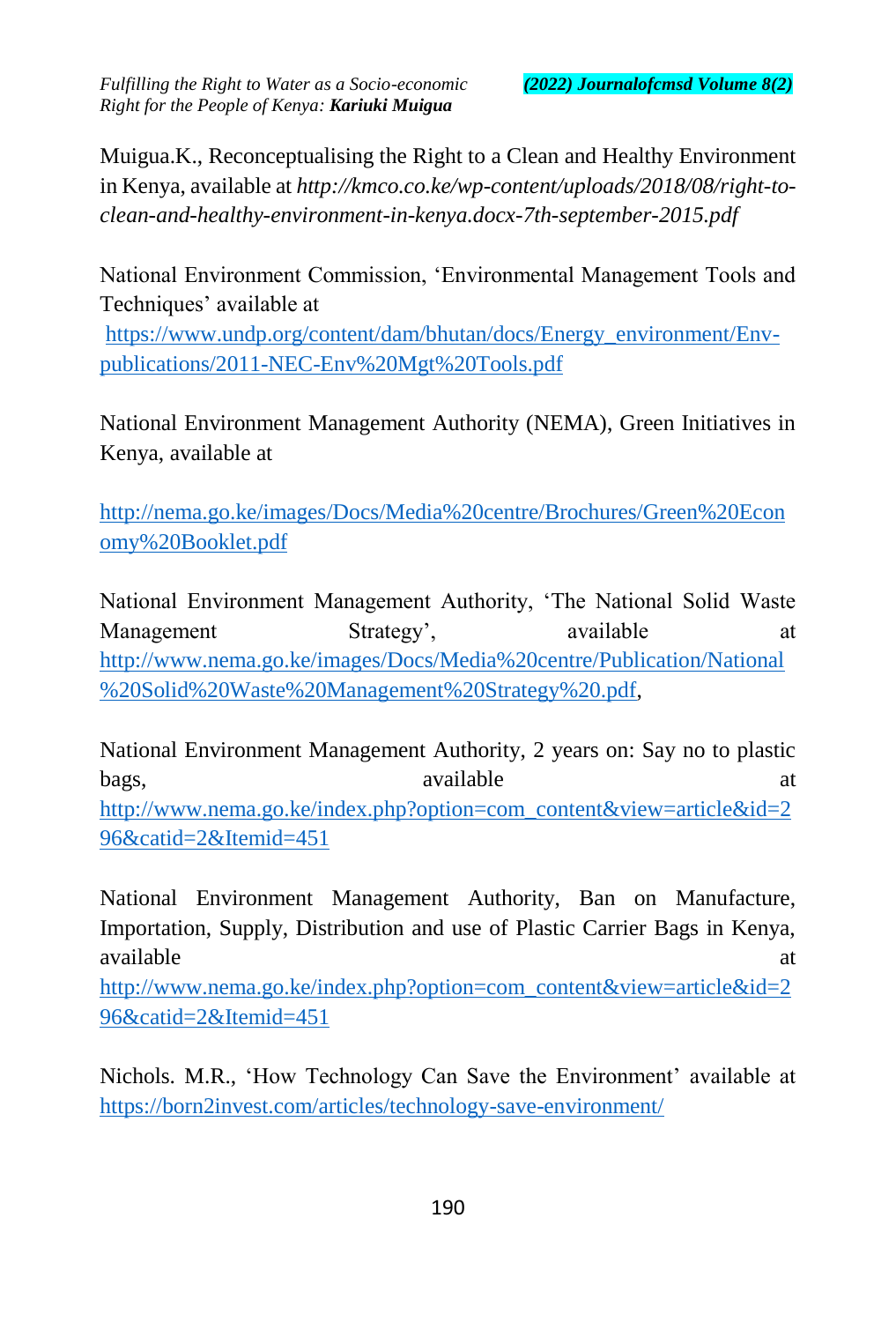Owusu. P.A., & Asumadu-Sarkodie. S, A Review of Renewable Energy Sources, Sustainability Issues and Climate Change Mitigation, available at [https://www.tandfonline.com/doi/pdf/10.1080/23311916.2016.1167990?need](https://www.tandfonline.com/doi/pdf/10.1080/23311916.2016.1167990?needAccess=true) [Access=true](https://www.tandfonline.com/doi/pdf/10.1080/23311916.2016.1167990?needAccess=true)

Peter K. Waweru v Republic, Misc. Civil Application No. 118 of 2004, (2006) eKLR

Rio Declaration on Environment and Development, 1992, A/CONF.151/26 (Vol. I),

Save Lamu & 5 others v National Environmental Management Authority (NEMA) & Another, Tribunal Appeal No. NET 196 of 2016, (2019) eKLR Srinivas. H., 'Introduction: Technology and Environment' available at <http://www.gdrc.org/techtran/introduction.html>

The National Assembly Departmental Committee on Environment and Natural Resources, Report on an Inquiry Into Complaints of Environmental Pollution, available at [http://www.parliament.go.ke/sites/default/files/2019-](http://www.parliament.go.ke/sites/default/files/2019-09/LDK%20REPORT_compressed.pdf) [09/LDK%20REPORT\\_compressed.pdf,](http://www.parliament.go.ke/sites/default/files/2019-09/LDK%20REPORT_compressed.pdf)

UNESCO, 'Educating for a Sustainable Future: A Transdisciplinary Vision for Concerted Action' available at <https://unesdoc.unesco.org/ark:/48223/pf0000110686>

United Nations Framework Convention on Climate Change (UNFCC), United Nations, 1992, available at <https://unfccc.int/resource/docs/convkp/conveng.pdf>

United Nations Framework Convention on Climate Change, Paris Agreement, 2015, available at [http://unfccc.int/files/essential\\_background/convention/application/pdf/englis](http://unfccc.int/files/essential_background/convention/application/pdf/english_paris_agreement.pdf) [h\\_paris\\_agreement.pdf](http://unfccc.int/files/essential_background/convention/application/pdf/english_paris_agreement.pdf)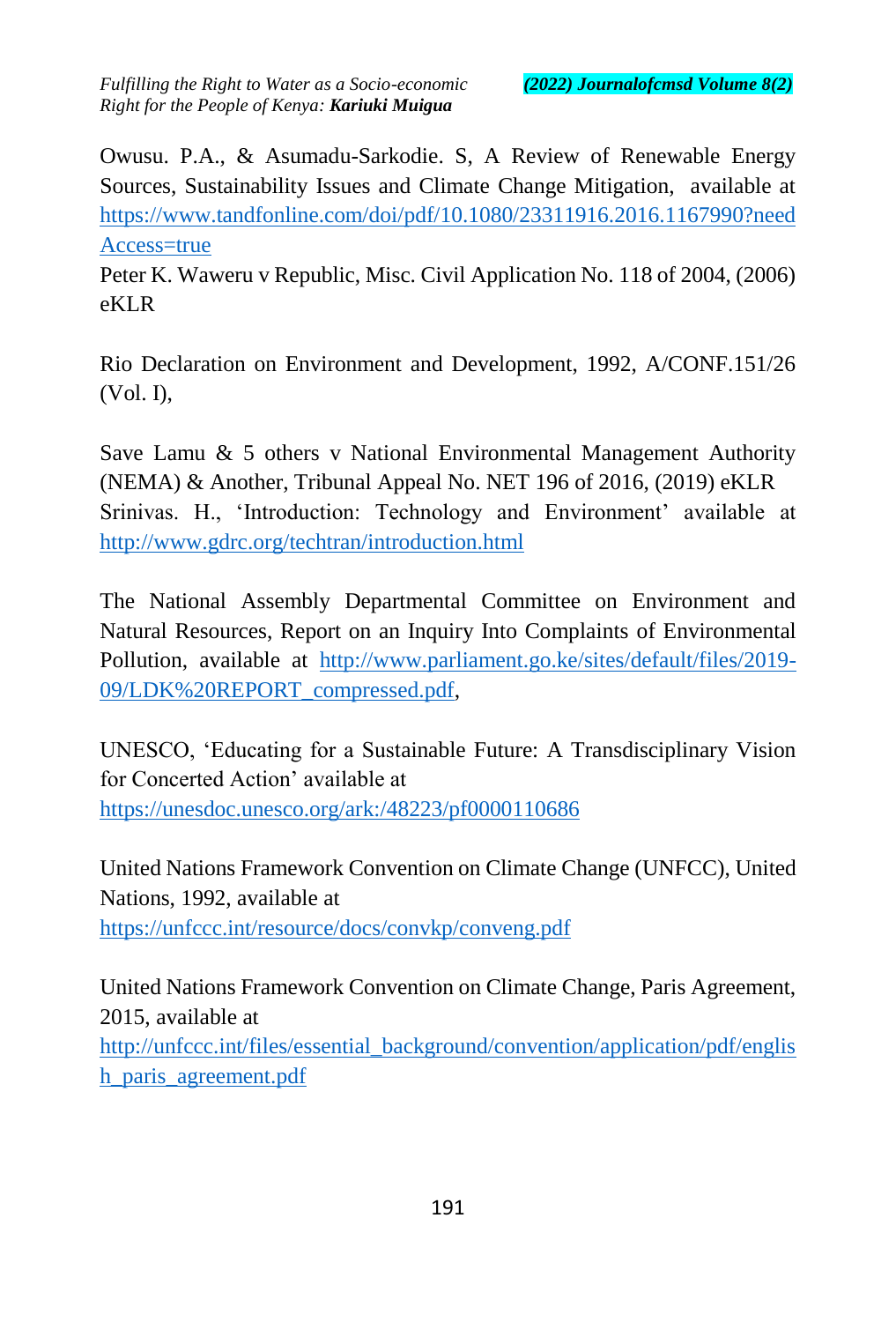Voulvoulis.N., & Burgman.M.A., The Contrasting Roles of Science and Technology in Environmental Challenges, *Critical Reviews in Environmental Science and Technology*, Volume 49, 2019, issue 12

Yang, T., Towards an Egalitarian Global Environmental Ethics, *Environmental Ethics and International Policy*, available at <http://publishing.unesco.org/chapters/978-92-3-104039-9.pdf>